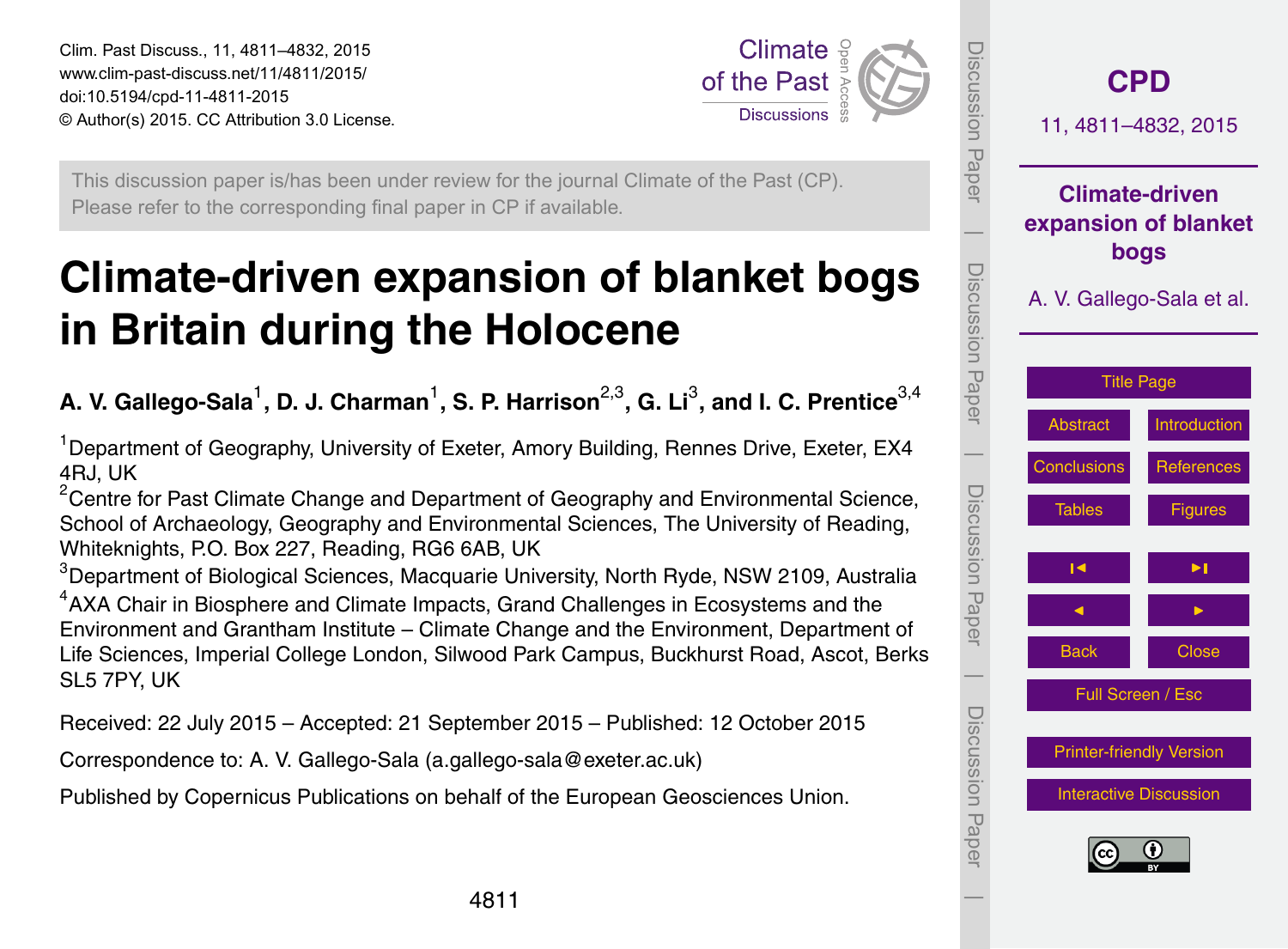#### <span id="page-1-0"></span>**Abstract**

Blanket bog occupies approximately 6 % of the area of the UK today. The Holocene expansion of this hyperoceanic biome has previously been explained as a consequence of Neolithic forest clearance. However, the present distribution of blanket bog in Great

- <sup>5</sup> Britain can be predicted accurately with a simple model (PeatStash) based on summer temperature and moisture index thresholds, and the same model correctly predicts the highly disjunct distribution of blanket bog worldwide. This finding suggests that climate, rather than land-use history, controls blanket-bog distribution in the UK and everywhere else.
- <sup>10</sup> We set out to test this hypothesis for blanket bogs in the UK using bioclimate envelope modelling compared with a database of peat initiation age estimates. We used both pollen-based reconstructions and climate model simulations of climate changes between the mid-Holocene (6000 yr BP, 6 ka) and modern climate to drive PeatStash and predict areas of blanket bog. We compiled data on the timing of blanket-bog ini-
- <sup>15</sup> tiation, based on 228 age determinations at sites where peat directly overlies mineral soil. The model predicts large areas of northern Britain would have had blanket bog by 6000 yr BP, and the area suitable for peat growth extended to the south after this time. A similar pattern is shown by the basal peat ages and new blanket bog appeared over a larger area during the late Holocene, the greatest expansion being in Ireland, Wales
- <sup>20</sup> and southwest England, as the model predicts. The expansion was driven by a summer cooling of about 2 ◦C, shown by both pollen-based reconstructions and climate models. The data show early Holocene (pre-Neolithic) blanket-bog initiation at over half of the sites in the core areas of Scotland, and northern England.

The temporal patterns and concurrence of the bioclimate model predictions and ini-<sup>25</sup> tiation data suggest that climate change provides a parsimonious explanation for the early Holocene distribution and later expansion of blanket bogs in the UK, and it is not necessary to invoke anthropogenic activity as a driver of this major landscape change.

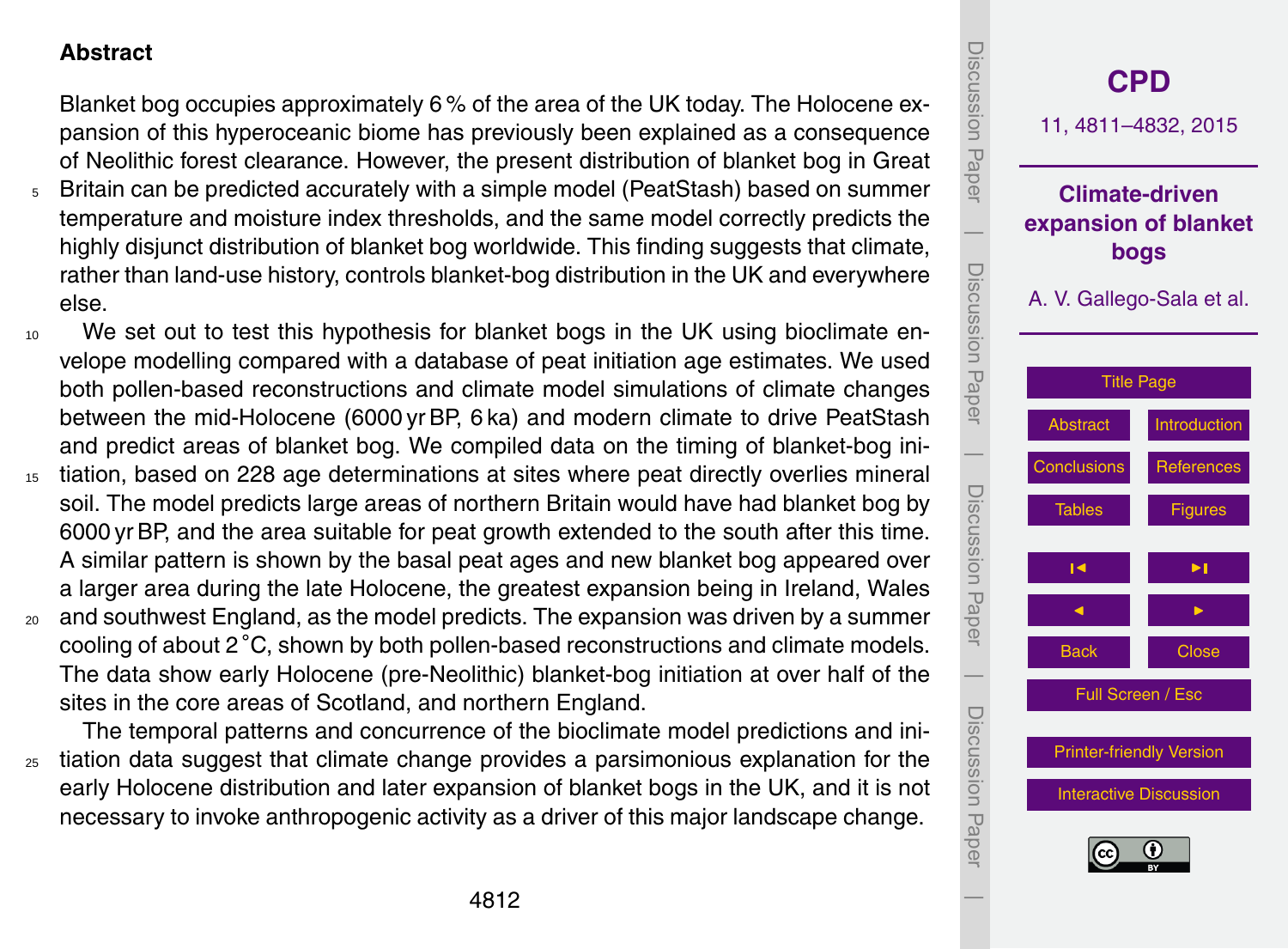#### <span id="page-2-0"></span>**1 Introduction**

Blanket bog is a distinctive type of peatland confined to areas with cool and extremely wet climates. The name derives from the fact that the peat covers sloping ground and hilltops, as well as basins, thus "blanketing" the landscape. Blanket bogs are <sup>5</sup> widespread in the west and north of the UK (Great Britain and Northern Ireland) and occupy about 6 % of its land area (Jones et al., 2003). They are locally important (under various names) in other hyperoceanic regions of the world, although in total they cover only about 0.1 % of the Earth's land surface (Gallego-Sala and Prentice, 2013).

There has been considerable debate about the cause of Holocene blanket-bog initi-<sup>10</sup> ation in the UK. There is a long-standing hypothesis, first proposed by Moore (1973), that it was a consequence of land use by Neolithic human populations, and in particular land clearing practices at the time of the "elm decline" (often taken as a stratigraphic marker of Neolithic land use: (Parker et al., 2002), as well as heavy stock grazing that changed the soil hydrological balance enough to initiate the inception of blanket bogs

- <sup>15</sup> between about 6000 and 5000 yrBP (Moore, 1975, 1993; Merryfield and Moore, 1974; Robinson and Dickson, 1988; Huang, 2002). Evidence of removal of the shrub and/or tree cover by fire at the onset of blanket bog formation, and pollen analytical studies suggesting intensive agricultural practices by Neolithic people support this hypothesis (Merryfield and Moore, 1974; Smith and Cloutman, 1988; Robinson and Dickson,
- <sup>20</sup> 1988; Simmons and Innes, 1988). A recent investigation of initiation of upland blanket bogs in Ireland also pointed to land use as a principal cause of paludification (Huang, 2002). However, a number of authors have suggested the initiation of blanket bogs at specific locations solely as a result of a climatic shift during the mid Holocene "Atlantic" period in Scotland (Ellis and Tallis, 2000; Charman, 1992; Tipping, 2008) the
- <sup>25</sup> Faroe Islands (Lawson et al., 2007), and Ireland (Mitchell and Conboy, 1993; Dwyer and Mitchell, 1997). Tipping (2008) suggested that farming communities only settled in the Scottish Highlands after the landscape had already been covered by blanket bogs. Other authors have adopted a more complex view in which both climatic shifts and hu-

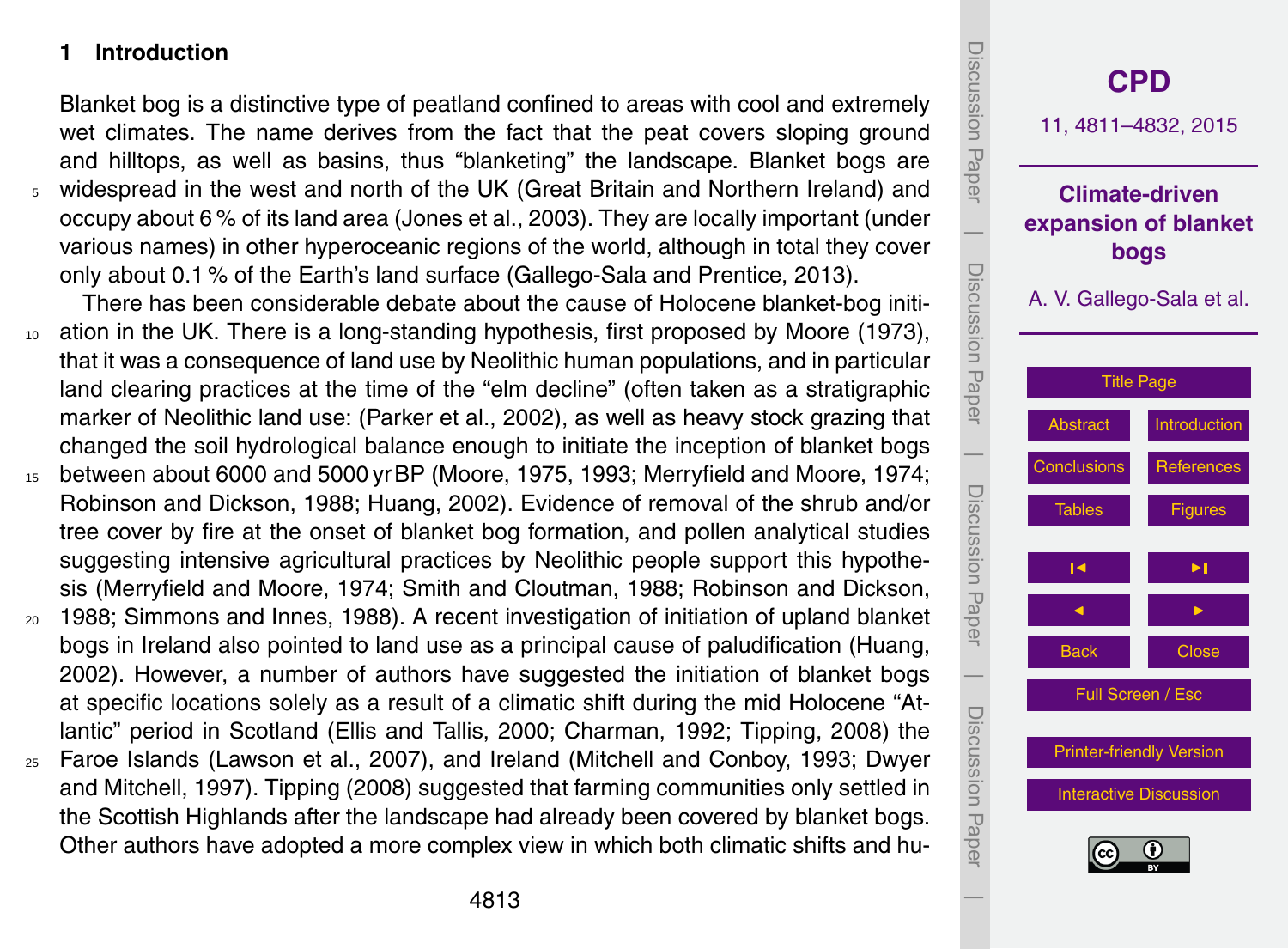man activities played a role (Smith, 1970; Keatinge and Dickson, 1979; Tallis, 1991). Soil-forming processes, including leaching of base cations and consequent acidification and podsolization of soils, were also proposed to have been influential (Bennett et al., 1992; Charman, 1992; Smith and Green, 1995), giving rise to the term "pedo-<sup>5</sup> genic peats" (Simmons and Innes, 1988).

It is difficult to resolve such arguments about causality on the basis of timing alone. Lack of coincidence could be due to idiosyncratic local factors while synchroneity could arise by chance or because both events result from a common underlying cause. Under these circumstances, process-based modelling can offer a way forward. Globally, <sup>10</sup> blanket bogs occur where the mean annual temperature (MAT) > -1 °C, the mean tem-

- perature of the warmest month (MTWA) *<* 14.5 ◦C and the ratio of mean annual precipitation to equilibrium evapotranspiration (moisture index, MI) *>* 2.1 (Gallego-Sala and Prentice, 2013). These limits ensure that the site is outside the permafrost zone and therefore not subject to cryoturbation, that summer temperatures are not too high for
- <sup>15</sup> *Sphagnum* growth, and that there is sufficient moisture throughout the year to sustain peat growth on sloping ground. These limits have been used to construct a simple bioclimatic model, PeatStash (Gallego-Sala et al., 2010). In addition to predicting accurately the present-day distribution of blanket bog in Great Britain, PeatStash correctly predicts the highly disjunct global distribution of blanket bogs (Gallego-Sala and Pren-
- <sup>20</sup> tice, 2013), including its occurrence in places such as Newfoundland and Kamchatka that have experienced very different land-use histories from the British Isles. This finding strongly suggests that the present-day distribution, at least, of blanket bogs everywhere is controlled by climate. If so, it is natural to hypothesize that climate change was responsible for the Holocene expansion of blanket bogs.
- <sup>25</sup> Here we use PeatStash to simulate the UK distribution of blanket bogs in the mid-Holocene (6000 years ago, 6 ka). We compare these simulations with a new compilation of blanket-bog initiation dates, in order to explore whether climate change could plausibly account for the expansion of blanket bogs during the later Holocene.

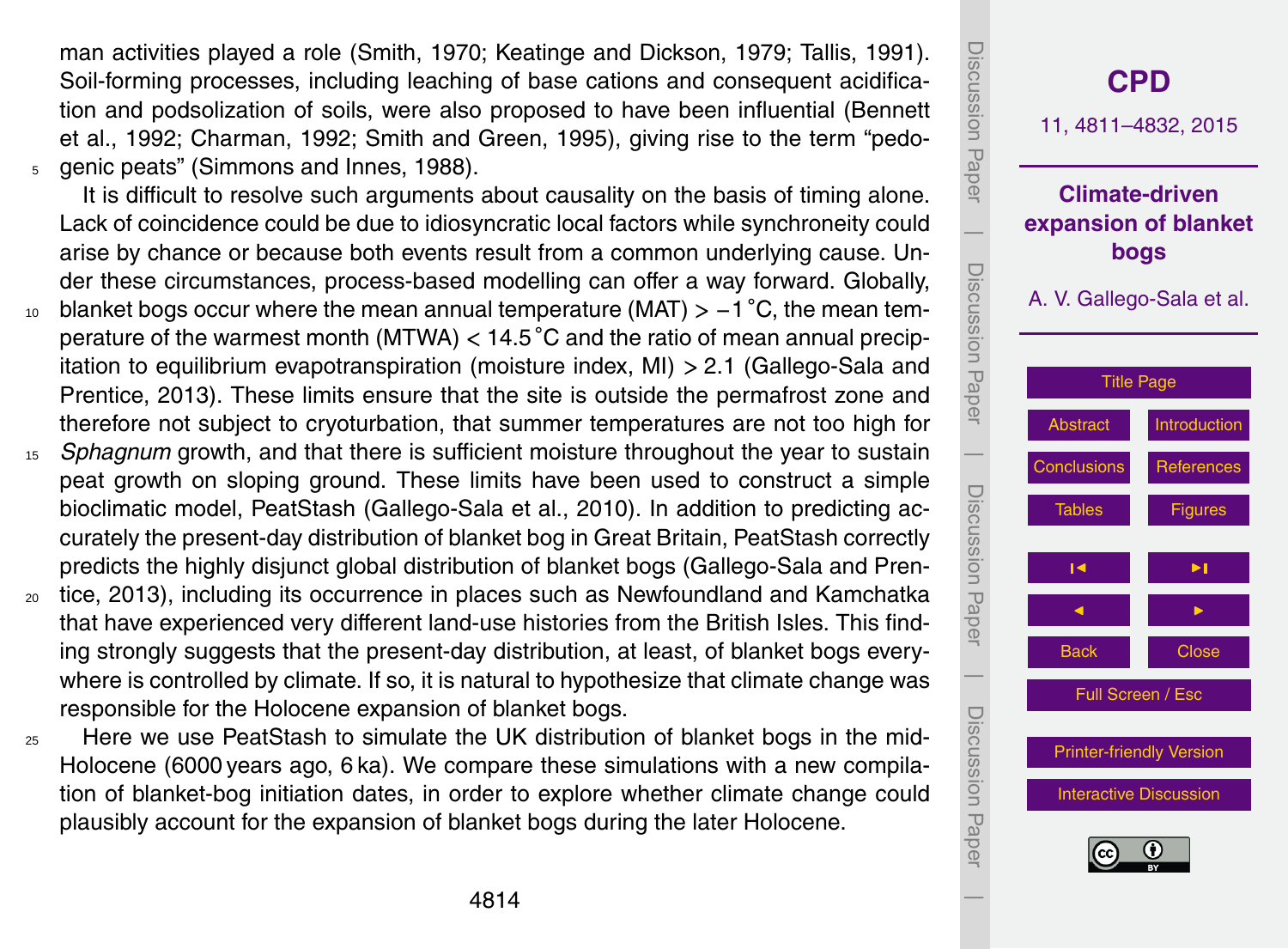#### **2 Methods**

We predicted the distribution of blanket bog at 6 ka using PeatStash (Gallego-Sala et al., 2011) with climate inputs derived from (a) climate model simulations of the 6 ka climate and (b) pollen-based climate reconstructions. The climate models provide pre-

- <sup>5</sup> dictions of a mutually consistent set of meteorological variables; using multiple climate models allows us to encompass the uncertainty resulting from differences between models. The climate models were run at relatively coarse resolution (Table 1) and there may be systematic biases that afflict all of the models (Harrison et al., 2013). Pollenbased reconstructions provide an independent source of information, even if their dis-
- <sup>10</sup> tribution is not continuous and the necessity to interpolate between reconstructions at individual sites might introduce uncertainty (Bartlein et al., 2011). We used both approaches to obtain mid-Holocene climate estimates to drive PeatStash. We then compared the PeatStash projections with a new compilation of data on the timing of blanket-bog initiation in the UK.

## <sup>15</sup> **2.1 The PeatStash model**

PeatStash simulates the potential distribution of blanket bog (Gallego-Sala et al., 2010) based on mean annual temperature (MAT), mean temperature of the warmest month (MTWA) and a moisture index (MI) calculated from long-term monthly means of temperature, precipitation, and fractional sunshine hours. The definition of MI follows UNEP <sup>20</sup> (United Nations Environment Programme, 1992):

 $M = P/PET$  (1)

where P is the mean annual precipitation (mm) and PET is the mean annual potential evapotranspiration (mm). We substitute equilibrium evapotranspiration (*E<sup>q</sup>* ), calculated from monthly net radiation and temperature, for PET in Eq. (1). *E<sup>q</sup>* is given by  $25$   $λE_q = [s/(s + γ)]R_n$  where  $λ$  is the latent heat of vaporization of water, *s* is the slope

of the Clausius–Clapeyron relationship,  $γ$  is the psychrometer constant and  $R_{\sf n}$  is net

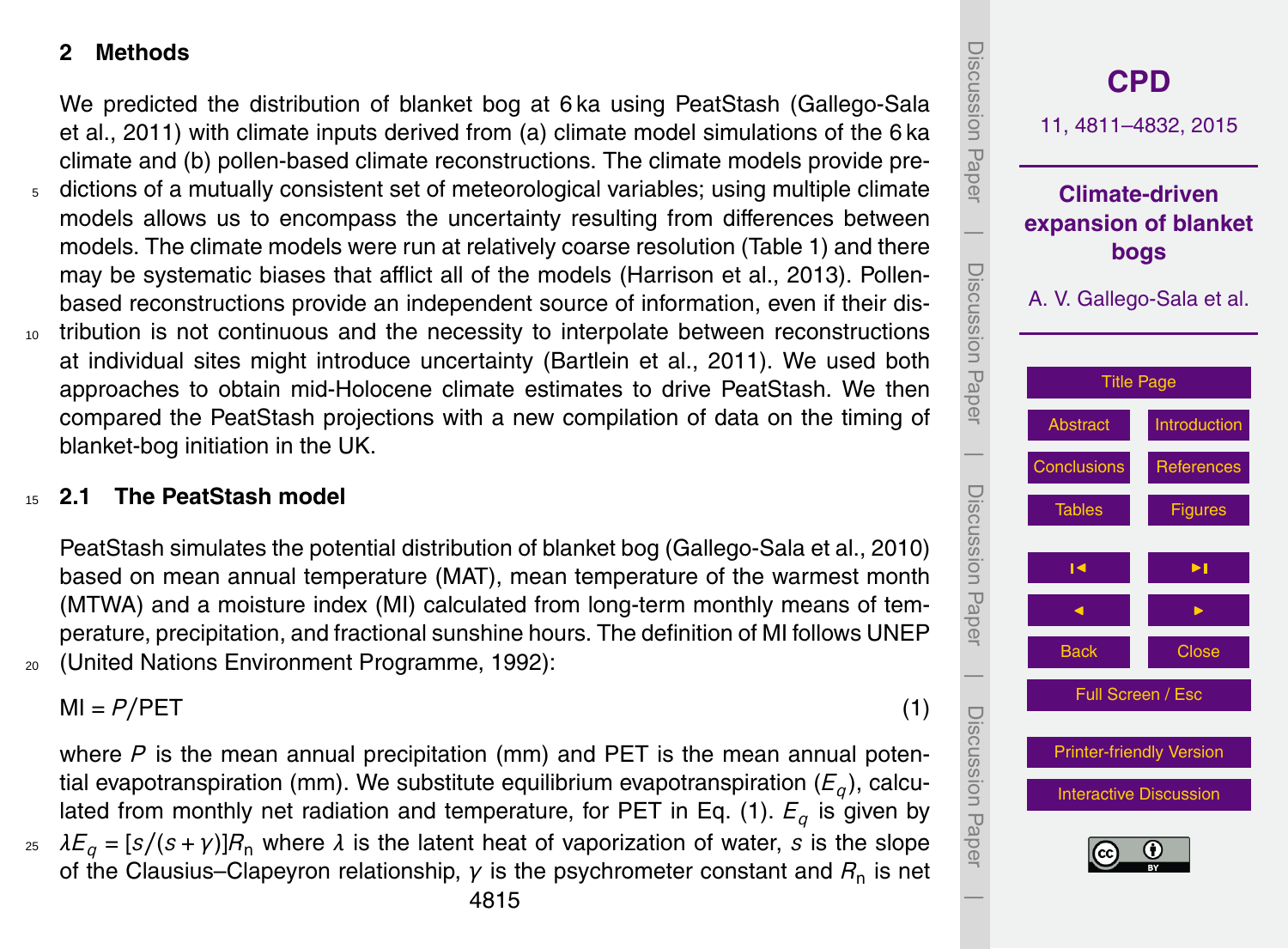radiation, calculated from latitude, season and fractional sunshine hours. The use of *Eq* instead of PET affects only the absolute magnitude of MI, because PET as computed by the Priestley–Taylor equation is directly proportional to *E<sup>q</sup>* . PeatStash requires MI *>* 2.1, MAT *>* −1 ◦C and MTWA *<* 14.5 ◦C to determine the presence of blanket bog. <sup>5</sup> The model predicts the distribution of blanket bog in Great Britain with reasonably

high accuracy (Fig. 1; Gallego-Sala et al., 2010). Detailed comparison for Northern Ireland was not possible because of the lack of accurate high-resolution data on blanketbog distribution. However, comparisons with published maps suggest that the broadscale patterns are also captured there (Gallego-Sala and Prentice, 2013).

## <sup>10</sup> **2.2 Simulated climate data**

We used output from ten climate models (Table 1) that had performed Mid-Holocene (6 ka) and pre-industrial (PI) simulations as part of the Coupled Modelling Intercomparison Project (CMIP5). The 6 ka simulations were driven by appropriate changes in insolation and greenhouse gas concentrations (Taylor et al., 2011), Anomalies (6 ka

<sup>15</sup> minus PI) of precipitation, temperature and fractional sunshine hours were bi-linearly interpolated from the original model grid to a common 0.5◦ grid. These anomalies were then added to a baseline modern climate, derived from the CRU CL2.0 long-term mean climatology (temperature, precipitation, fractional sunshine hours) for the period 1931– 1960 (New et al., 2000).

#### <sup>20</sup> **2.3 Pollen-based climate reconstruction**

We used reconstructions of MAT, MTWA, mean annual precipitation (MAP) and *α* (the ratio of actual to equilibrium evapotranspiration, calculated as in (Cramer and Prentice, 1988) from the Bartlein et al. (2011) data set. Bartlein et al. (2011) provided a harmonized compilation of pollen-based climate reconstructions, where individual site-based <sup>25</sup> reconstructions were aggregated to provide estimates of mean conditions (with their uncertainties) on a  $2^\circ \times 2^\circ$  grid. Anomalies of each climate variable were interpolated

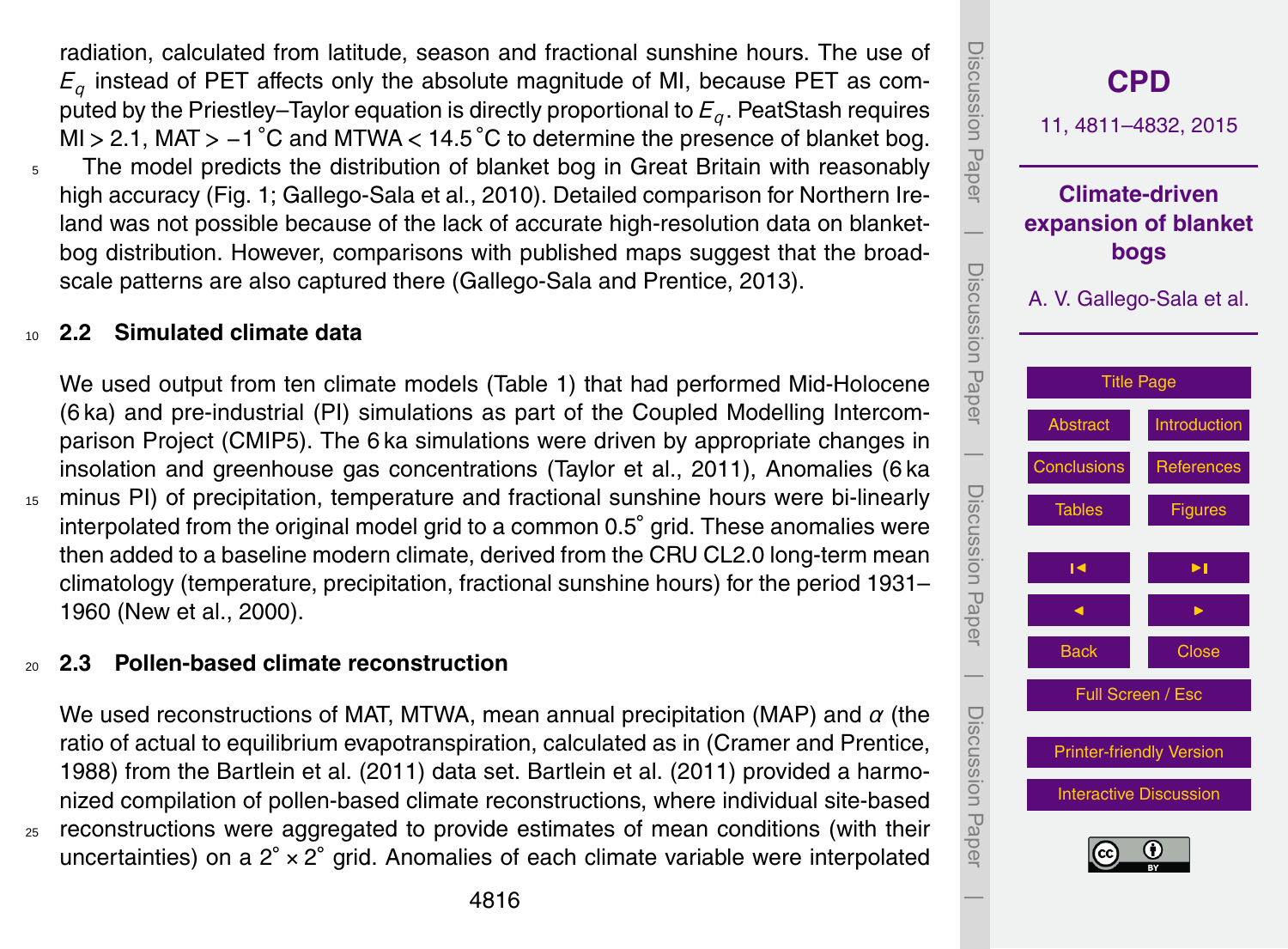from the original resolution grid to the  $10 \text{km} \times 10 \text{km}$  grid of the UKCIP\_02 baseline climatology [\(http://www.cru.uea.ac.uk\)](http://www.cru.uea.ac.uk). PeatStash was run using MAT and MTWA as direct inputs, while MI was calculated from MAP and *α*. Assessed over a period of years, *α* can be related to MI using the Budyko hydrological relationship, which can be <sup>5</sup> expressed as follows (Wang et al., 2012; Zhang et al., 2004):

$$
\alpha = 1 + m - (1 + m^w)^{1/w},\tag{2}
$$

where *m* = MI and *w* is a parameter. To estimate anomalies of MI (∆*m*) from anomalies of  $\alpha$  ( $\Delta \alpha$ ), we set  $w = 3$  (Zhang et al., 2004), take the derivative of Eq. (2) and apply the approximation ∆*α* ≈ ∆*m*(*∂α/∂m*), where:

$$
10 \quad \partial \alpha / \partial m = 1 - \left[ m / \left( 1 + m^w \right)^{1/w} \right]^{w-1}.
$$

#### **2.4 PeatStash 6 ka simulations**

We ran PeatStash using output from each of the ten climate models. Given modeldependent differences in the simulated climates (Harrison et al., 2013), the ensemble of simulations is used to provide an estimate of the probability that suitable climates <sup>15</sup> for blanket bog existed by 6 ka in specific regions based on the consistency between the ten projections. PeatStash simulations were also driven by pollen-based climate reconstructions of climate anomalies, which were superimposed on the higher-resolution UKCIP grid.

We present the results of the 6 ka PeatStash simulations as anomalies from present. <sup>20</sup> Wherever blanket bog is simulated for 6 ka, we predict that climate conditions were suitable for early initiation. Where blanket bog is simulated for PI but not for 6 ka, we predict that blanket bog initiation occurred after 6 ka. Where blanket bog is simulated for 6 ka but not for PI, we predict that conditions became unsuitable for blanket bog growth after 6 ka.

**[CPD](http://www.clim-past-discuss.net)** 11, 4811–4832, 2015 **Climate-driven expansion of blanket bogs** A. V. Gallego-Sala et al. [Title Page](#page-0-0) [Abstract](#page-1-0) [Introduction](#page-2-0) [Conclusions](#page-8-0) [References](#page-11-0) [Tables](#page-16-0) [Figures](#page-18-0) J I J I Back Close Full Screen / Esc [Printer-friendly Version](http://www.clim-past-discuss.net/11/4811/2015/cpd-11-4811-2015-print.pdf) [Interactive Discussion](http://www.clim-past-discuss.net/11/4811/2015/cpd-11-4811-2015-discussion.html) Discussion Paper | Discussion Paper | Discussion Paper | Discussion Paper|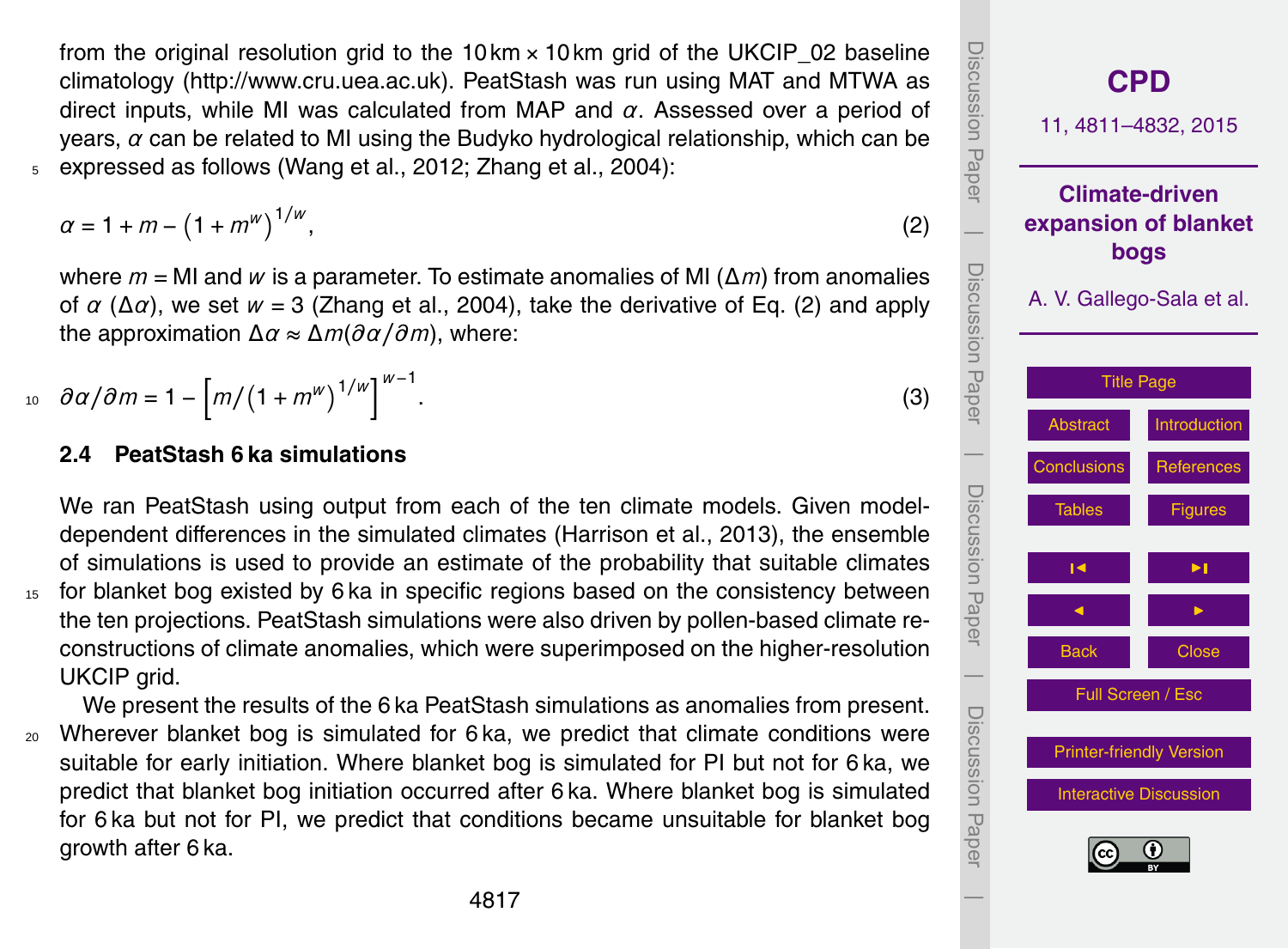#### **2.5 Basal age dataset**

We assembled basal radiocarbon dates from blanket bogs throughout Great Britain and northern Ireland. We adopted a stringent exclusion criterion, accepting only sites where blanket-bog formation commenced directly over mineral parent material and not

- as a change from a minerotrophic peatland (i.e. we have only included ombrogenous peatlands). We recorded the different topographic positions (saddle, bottom of the valley, slope, top) and altitudes of each site, whenever possible. The dataset includes 64 records of pollen-analytically determined dates of peat initiation based on regional correlation of dated pollen-stratigraphic events. The remaining 164 records have either
- <sup>10</sup> been directly dated from basal peat deposits, or there were sufficient radiocarbon dates to develop an age-depth model allowing the basal age to be well constrained. The extrapolated dates may provide more accurate estimates of basal ages than radiocarbon assays of basal peats, which often yield young ages because of contamination by mobile humic acids and root penetration (Smith and Cloutman, 1988; Charman, 1992).
- <sup>15</sup> Any errors associated with the age modelling are expected to be considerably less than the 1000 year windows used in mapping peatland changes in our analyses. A total of 228 basal age estimates (see Supplement) were assembled but the full data complement was not available for all of these.

There is a difference between peat initiation and peat spread, and the latter cannot <sup>20</sup> strictly be inferred from a single sampled point. There is local variability in peat initiation depending on topographic position, slope gradient, and altitude (Charman, 1992) and so a single sampled site may not capture the oldest peat initiation date. Blanket bog does not necessarily grow by uniform spread of peat but probably coalesces from different foci (Tipping, 1994). Furthermore, we are reliant on published and unpublished

<sub>25</sub> data collected for a variety of reasons that may have biased sampling towards deeper or shallower locations. Despite these known limitations in using basal dates to infer initiation, these effects will be similar for all regions and our data set is sufficiently large

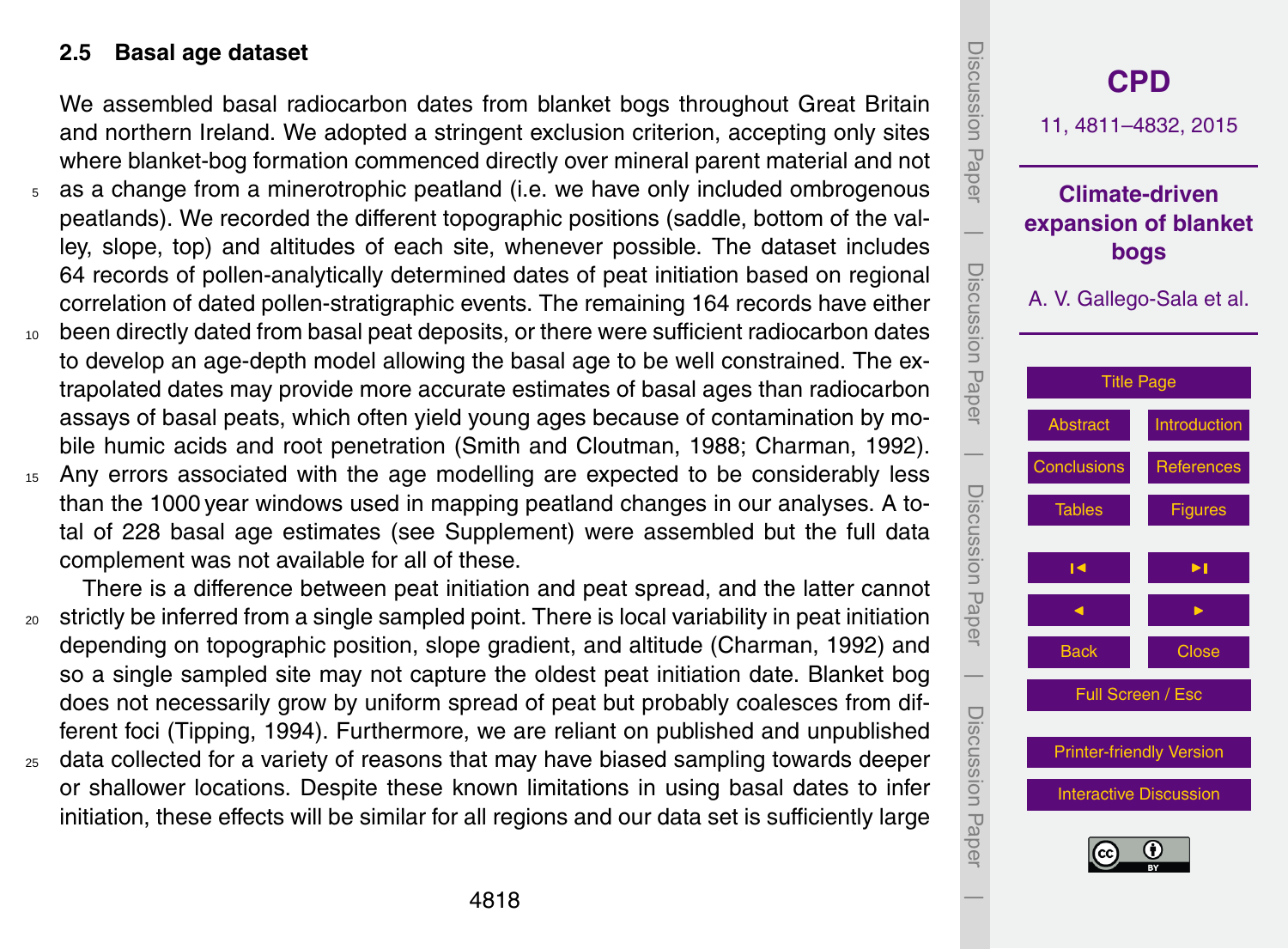Discussion Discussion Paper**[CPD](http://www.clim-past-discuss.net)** 11, 4811–4832, 2015 Paper **Climate-driven expansion of blanket**  $\overline{\phantom{a}}$ **bogs** Discussion PaperDiscussion A. V. Gallego-Sala et al. Paper [Title Page](#page-0-0) [Abstract](#page-1-0) [Introduction](#page-2-0)  $\overline{\phantom{a}}$ Conclusions **[References](#page-11-0)**  Discussion PaperDiscussion Paper [Tables](#page-16-0) **[Figures](#page-18-0) J** I I I I **J** I I I I Back **N** Close  $\overline{\phantom{a}}$ Full Screen / Esc Discussion PaperDiscussion Paper [Printer-friendly Version](http://www.clim-past-discuss.net/11/4811/2015/cpd-11-4811-2015-print.pdf) [Interactive Discussion](http://www.clim-past-discuss.net/11/4811/2015/cpd-11-4811-2015-discussion.html)

 $\overline{\phantom{a}}$ 

<span id="page-8-0"></span>and regionally comprehensive to provide information on the patterns of peat initiation in different regions.

# **3 Results and discussion**

The climate-model simulations consistently show summers warmer than today's over <sup>5</sup> most of northern Europe. Mean annual precipitation (MAP) was slightly reduced in northern Britain and slightly increased in southern Britain compared to today. Conditions suitable for blanket bog are predicted at 6 ka across much of Scotland and northern England (Fig. 2a), but warmer than present summers restricted blanket-bog distribution in southwest Scotland, Northern Ireland and Wales. Southwest England <sup>10</sup> was almost entirely unsuitable for blanket-bog formation at 6 ka, at least at the spatial resolution of the model grid, but became more suitable for blanket-bog development after the mid-Holocene.

The suitability of different regions for blanket bog is examined in more detail using the high-resolution PeatStash simulations driven by quantitative palaeoclimate recon-<sup>15</sup> structions. The pollen-based reconstructions (Bartlein et al., 2011) confirm that the climate over the British Isles was slightly wetter at 6 ka than today (Fig. 3), with considerably warmer (approximately  $2^{\circ}$ C) summers. As a result of the warmer summers, the bioclimatic envelope suitable for blanket bog was 14 % smaller at 6 ka (Fig. 2b). Larger areas of western Scotland, Ireland and Wales have become suitable for blan-<sup>20</sup> ket bog since 6 ka. Southwest England acquired three separate centres of predicted

peat growth, corresponding to Dartmoor, Exmoor and Bodmin Moor, as a direct consequence of late Holocene cooling.

These simulations are consistent with observations of regional timing in the formation of blanket bogs (Fig. 4a). Analysis of basal dates on blanket bogs shows a gradual <sub>25</sub> increase in blanket-bog formation throughout the early Holocene and a broad peak in initiation dates between 8000 and 4000 BP during the mid-Holocene. There is a decline in the number of ages after 3–4000 BP. Regional patterns suggest that initiation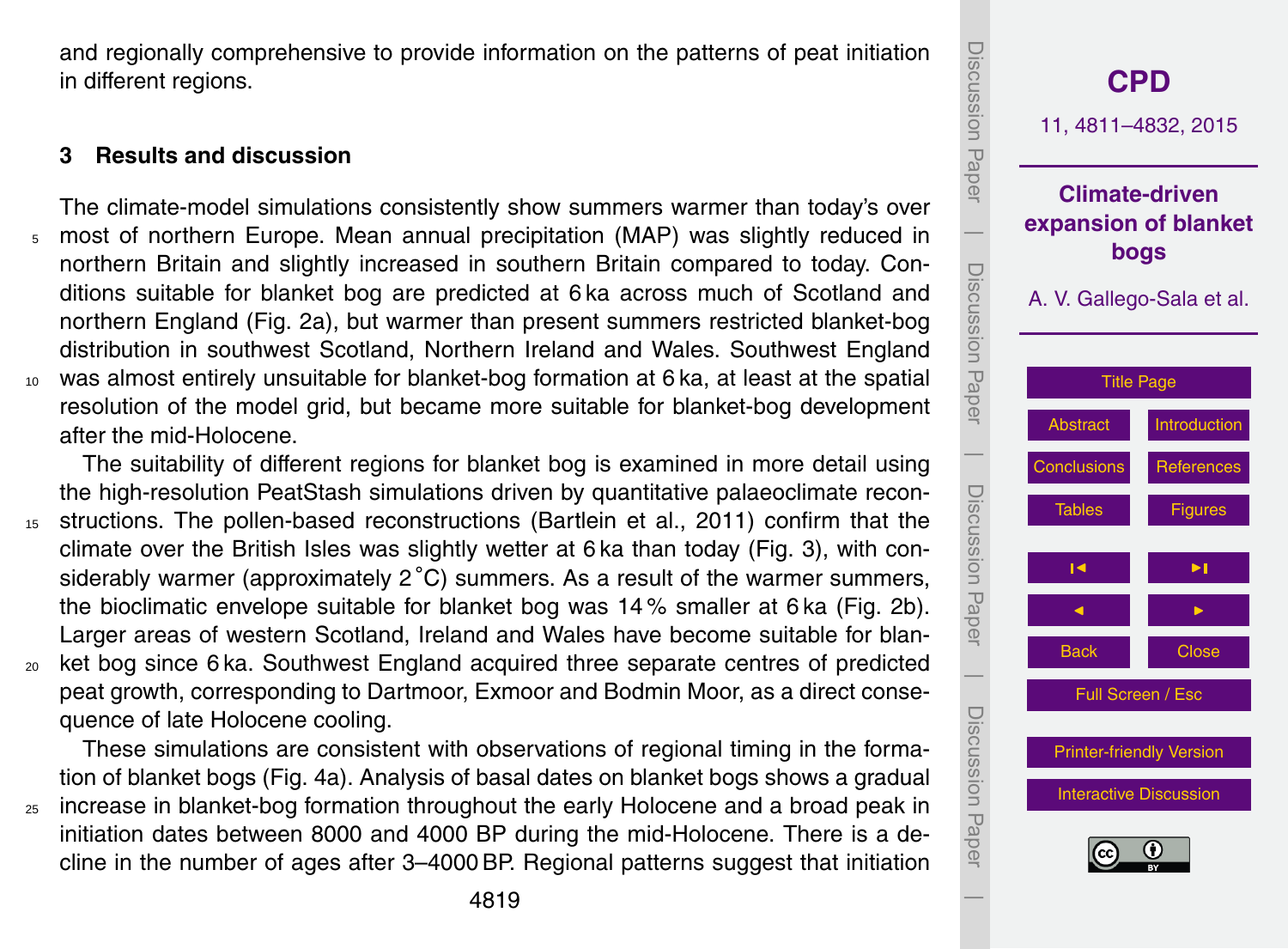occurred earliest in the north and most of the dates between 10 000 and 7000 BP are from sites in Scotland and northern England (Fig. 4a). Sites in Wales also have some early ages, but with a major increase in initiation dates after 8000 BP continuing throughout the rest of the Holocene. Sites in Ireland and southwest England are gen-

- <sup>5</sup> erally later to develop and have a peak at 3000 BP, later than the other regions. The initiation dates show that large areas of northern Britain were climatically suitable for blanket-bog formation before 6 ka, and remain so now. The regional differences in timing of initiation indicate a gradual increase in the area with suitable climate after 6 ka, especially in Wales, Ireland and southwest England.
- <sup>10</sup> There are some discrepancies between the simulated and observed patterns of blanket-bog growth. Most of the exceptions are occurrences of initiation dates *>* 6 ka in areas such as Dartmoor that are only predicted to become suitable for peat growth after 6 ka. This may be an issue of resolution; some blanket bogs may have developed in localities with suitable microclimates that are smaller than our model can resolve,
- <sup>15</sup> given the resolution of the climate inputs. It is also possible that this reflects a sampling bias. Older locations tend to be over-sampled because deep peat deposits are generally favoured in order to generate longer palaeorecords (Fyfe and Woodbridge, 2012). These may not have been laterally extensive or typical of the wider landscape.

We model a slight contraction in the area of suitable climate for blanket bog since

- <sup>20</sup> 6 ka in eastern Britain (Fig. 2). If this model result is correct, there should be areas of eastern Britain supporting relict blanket bog with no active peat formation. Although peat initiation occurred in these areas between 4 and 2 ka (Fig. 4a), post-6 ka accumulation rates are low (Simmons and Innes, 1988) suggesting that conditions indeed became less favourable for peat growth. Peat growth may continue for some time on an
- <sup>25</sup> established peat bog due to local edaphic and hydrological conditions, despite climate being unsuitable for peat initiation. The existence of relict peats is not susceptible to testing using only initiation dates and this prediction would need to be explicitly tested by field sampling for cessation or slowing of peat growth.

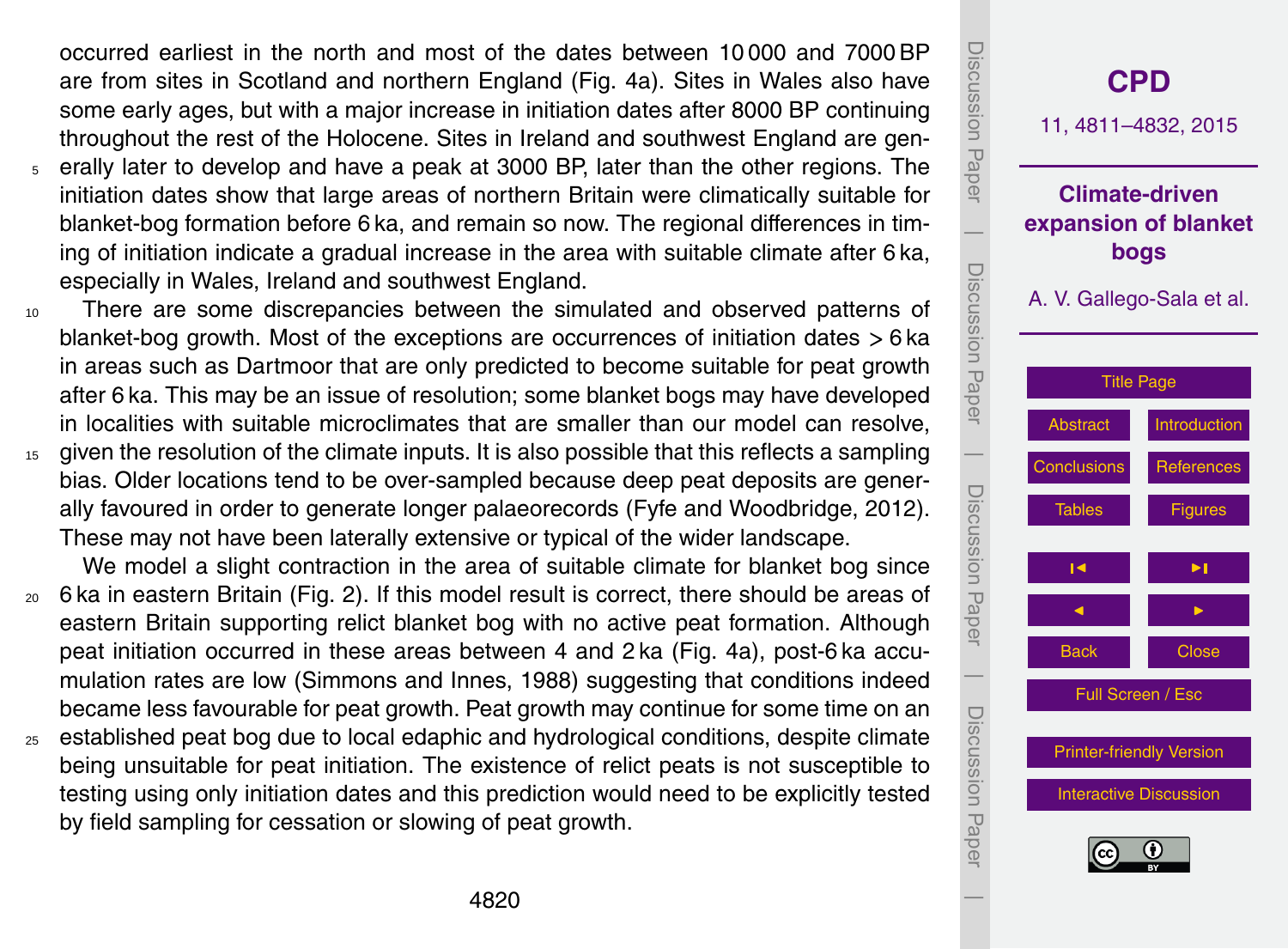Our analysis of basal peat ages shows that blanket bogs have been developing in some regions of the British Isles from the early Holocene onwards. The fact that blanket bogs developed later in the west and south of the country can be explained simply by the fact that regions with warmer and/or drier climates (Fig. 3) were less suitable for <sup>5</sup> peat formation during the early Holocene. Blanket bogs only developed in these areas

as climate became cooler and wetter. Blanket-bog formation accelerated in the mid- to late Holocene, but this occurred later than the "elm decline" event in many locations and proceeded continuously, which makes it unlikely that it was causally linked to human activities. The simulations (Fig. 2) indicate that a large part of the British Isles was <sup>10</sup> suitable for blanket-bog formation before the main period of human impact.

Taken together, these lines of evidence indicate that the history of blanket-bog growth in the British Isles can be explained as a threshold response to a changing climate. In an area with a rich human history, such as the British Isles, almost all Holocene palaeoecological records show signs of human impact at various stages. However, <sup>15</sup> our analyses suggest that no human intervention was required to initiate blanket-bog formation in the British Isles.

#### **The Supplement related to this article is available online at [doi:10.5194/cpd-11-4811-2015-supplement.](http://dx.doi.org/10.5194/cpd-11-4811-2015-supplement)**

*Acknowledgements.* We thank the modelling groups who contributed to the CMIP5 archives. <sup>20</sup> We are grateful to the Natural Environment Research Council (NERC grant number NE/I012915/1) for the funding to carry out the work presented in this article. This research was supported by the Australian Research Council, grant number DP1201100343 (SPH). G. Li is supported by an International Postgraduate Research Scholarship at Macquarie University. This work is a contribution to the AXA Chair Programme in Biosphere and Climate Impacts <sup>25</sup> and the Grand Challenges in Ecosystems and the Environment initiative at Imperial College London.

AG-S, ICP and DC contributed to the conception of the paper, GL and SPH provided input to the climate-model analyses; all authors contributed to the analyses and writing of the paper.

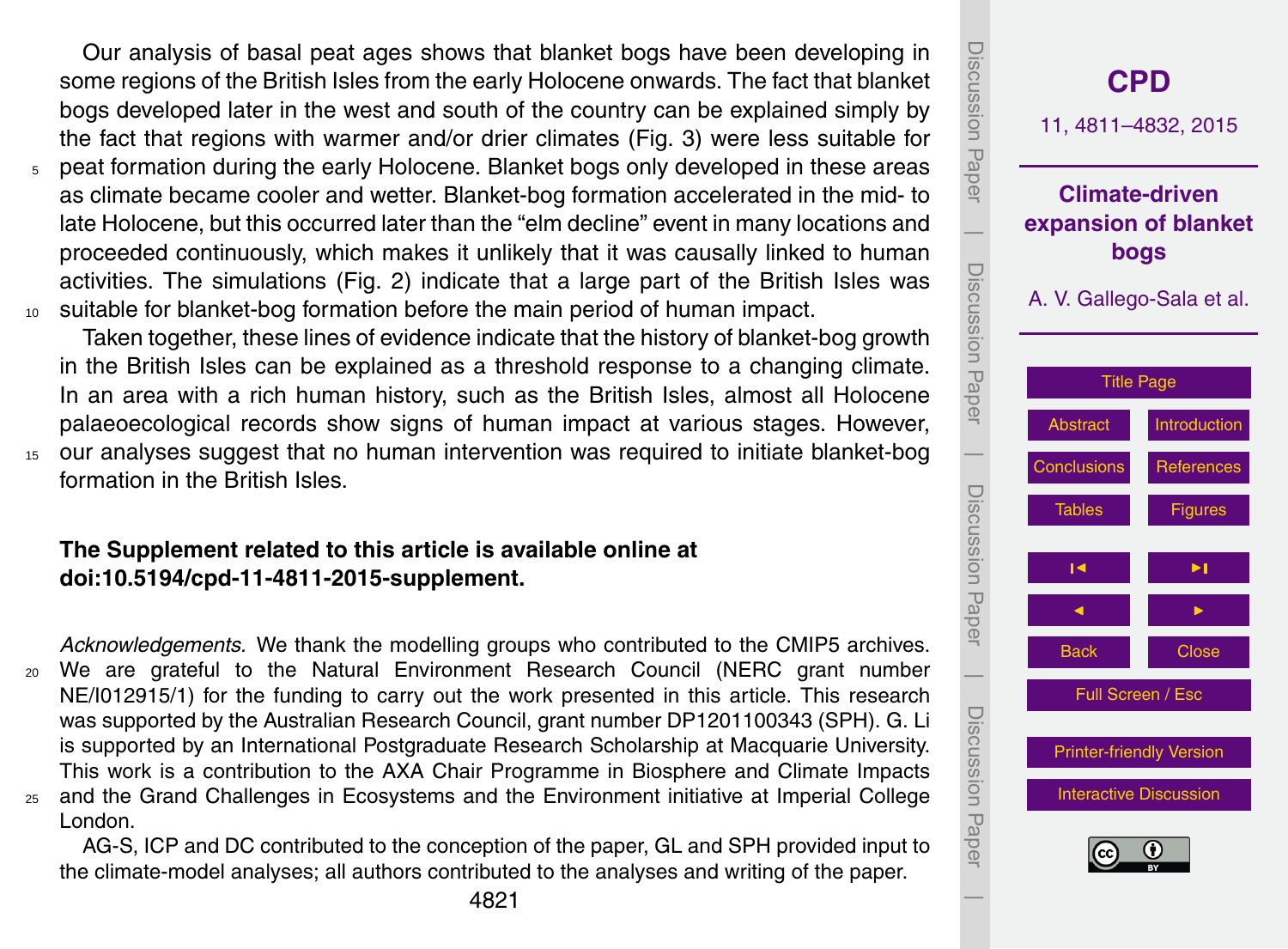#### <span id="page-11-0"></span>**References**

- Bartlein, P. J., Harrison, S. P., Brewer, S., Connor, S., Davis, B. A. S., Gajewski, K., Guiot, J., Harrison-Prentice, T. I., Henderson, A., Peyron, O., Prentice, I. C., Scholze, M., Seppa, H., Shuman, B., Sugita, S., Thompson, R. S., Viau, A. E., Williams, J., and Wu, H.: Pollen-based
- <sup>5</sup> continental climate reconstructions at 6 and 21 ka: a global synthesis, Clim. Dynam., 37, 775–802, doi[:10.1007/s00382-010-0904-1,](http://dx.doi.org/10.1007/s00382-010-0904-1) 2011.
	- Bennett, K. D., Boreham, S., Sharp, M. J., and Switsur, V. R.: Holocene history of environment, vegetation and human settlement on Catta Ness, Lunnasting, Shetland, J. Ecol., 80, 241– 273, doi[:10.2307/2261010,](http://dx.doi.org/10.2307/2261010) 1992.
- <sup>10</sup> Charman, D. J.: Blanket mire formation at the Cross Lochs, Sutherland, northern Scotland, Boreas, 21, 53–72, doi[:10.1111/j.1502-3885.1992.tb00013.x,](http://dx.doi.org/10.1111/j.1502-3885.1992.tb00013.x) 1992.
- Collins, W. J., Bellouin, N., Doutriaux-Boucher, M., Gedney, N., Halloran, P., Hinton, T., Hughes, J., Jones, C. D., Joshi, M., Liddicoat, S., Martin, G., O'Connor, F., Rae, J., Senior, C., Sitch, S., Totterdell, I., Wiltshire, A., and Woodward, S.: Development and evaluation of an <sup>15</sup> Earth-System model – HadGEM2, Geosci. Model Dev., 4, 1051–1075, doi[:10.5194/gmd-4-](http://dx.doi.org/10.5194/gmd-4-1051-2011)
- [1051-2011,](http://dx.doi.org/10.5194/gmd-4-1051-2011) 2011.
	- Cramer, W. P. and Prentice, C. C.: Simulation of regional soil moisture deficits on a European scale, Norsk Geogr. Tidsskr., 42, 149–151, 1988.

Dufresne, J. L., Foujols, M. A., Denvil, S., Caubel, A., Marti, O., Aumont, O., Balkanski, Y.,

- <sup>20</sup> Bekki, S., Bellenger, H., Benshila, R., Bony, S., Bopp, L., Braconnot, P., Brockmann, P., Cadule, P., Cheruy, F., Codron, F., Cozic, A., Cugnet, D., de Noblet, N., Duvel, J. P., Ethé, C., Fairhead, L., Fichefet, T., Flavoni, S., Friedlingstein, P., Grandpeix, J. Y., Guez, L., Guilyardi, E., Hauglustaine, D., Hourdin, F., Idelkadi, A., Ghattas, J., Joussaume, S., Kageyama, M., Krinner, G., Labetoulle, S., Lahellec, A., Lefebvre, M. P., Lefevre, F., Levy, C., Li, Z. X., Lloyd, J.,
- <sup>25</sup> Lott, F., Madec, G., Mancip, M., Marchand, M., Masson, S., Meurdesoif, Y., Mignot, J., Musat, I., Parouty, S., Polcher, J., Rio, C., Schulz, M., Swingedouw, D., Szopa, S., Talandier, C., Terray, P., Viovy, N., and Vuichard, N.: Climate change projections using the IPSL-CM5 Earth System Model: from CMIP3 to CMIP5, Clim. Dynam., 40, 2123–2165, doi[:10.1007/s00382-012-1636-1,](http://dx.doi.org/10.1007/s00382-012-1636-1) 2013.
- <sup>30</sup> Dwyer, R. B. and Mitchell, F. J. G.: Investigation of the environmental impact of remote volcanic activity on north Mayo, Ireland, during the mid-Holocene, Holocene, 7, 113–118, doi[:10.1177/095968369700700111,](http://dx.doi.org/10.1177/095968369700700111) 1997.

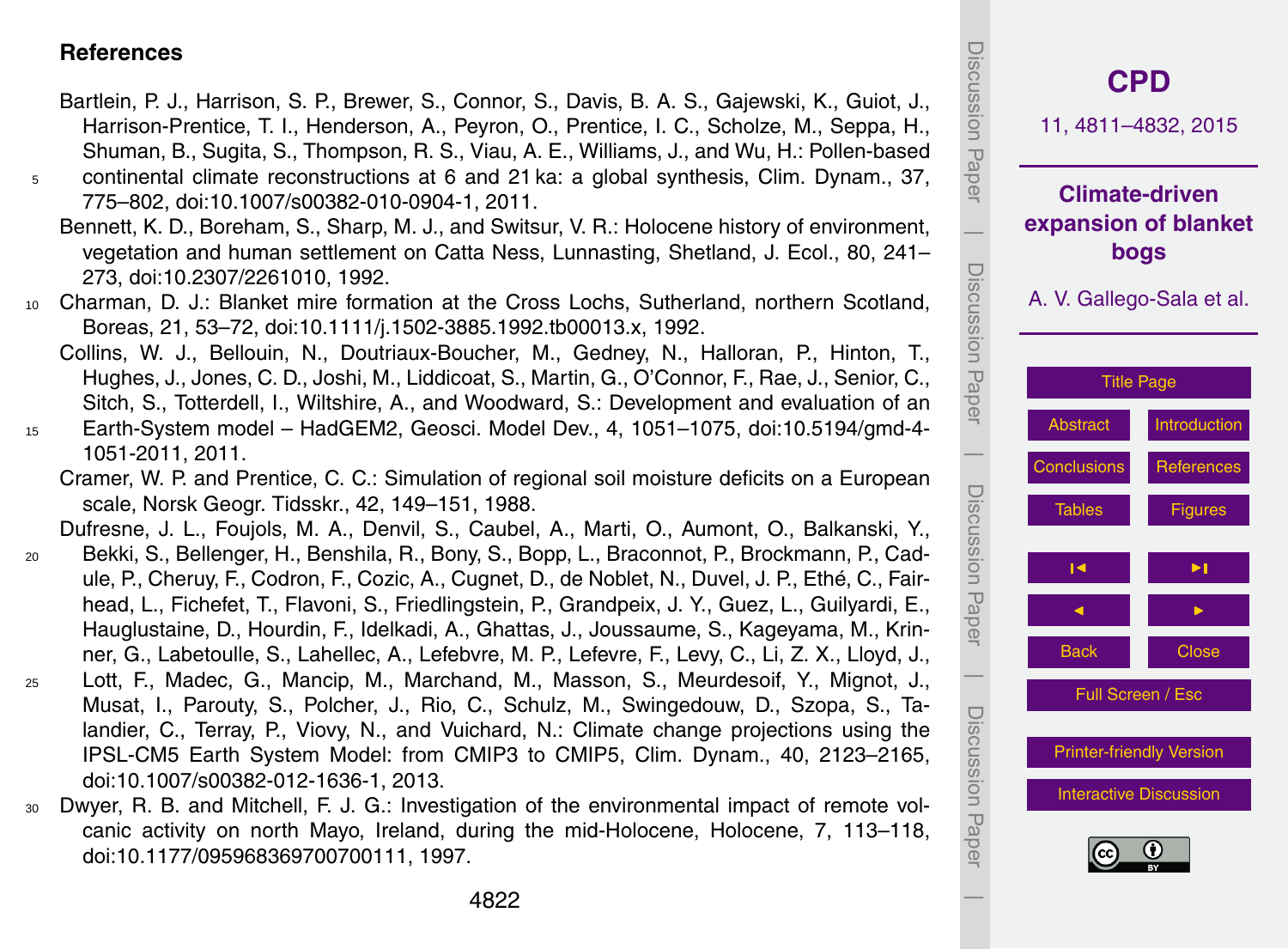- Ellis, C. J. and Tallis, J. H.: Climatic control of blanket mire development at Kentra Moss, northwest Scotland, J. Ecol., 88, 869–889, 2000.
- Fyfe, R. M. and Woodbridge, J.: Differences in time and space in vegetation patterning: analysis of pollen data from Dartmoor, UK, Landscape Ecol., 27, 745–760, doi[:10.1007/s10980-012-](http://dx.doi.org/10.1007/s10980-012-9726-3) <sup>5</sup> [9726-3,](http://dx.doi.org/10.1007/s10980-012-9726-3) 2012.
	- Gallego-Sala, A. V. and Prentice, I. C.: Blanket peat biome endangered by climate change, Nature Climate Change, 3, 152–155, doi[:10.1038/Nclimate1672,](http://dx.doi.org/10.1038/Nclimate1672) 2013.
- Gallego-Sala, A. V., Clark, J., House, J. I., Orr, H. G., Prentice, I. C., Smith, P., Farewell, T., and Chapman, S. J.: Bioclimatic envelope model of climate change impacts on blanket peatland <sup>10</sup> distribution in Great Britain, Clim. Res., 45, 151–162, 2010.
- Gent, P. R., Danabasoglu, G., Donner, L. J., Holland, M. M., Hunke, E. C., Jayne, S. R., Lawrence, D. M., Neale, R. B., Rasch, P. J., Vertenstein, M., Worley, P. H., Yang, Z.-L., and Zhang, M.: The Community Climate System Model Version 4, J. Climate, 24, 4973–4991, doi[:10.1175/2011jcli4083.1,](http://dx.doi.org/10.1175/2011jcli4083.1) 2011.
- <sup>15</sup> Giorgetta, M. A., Jungclaus, J., Reick, C. H., Legutke, S., Bader, J., Böttinger, M., Brovkin, V., Crueger, T., Esch, M., Fieg, K., Glushak, K., Gayler, V., Haak, H., Hollweg, H.-D., Ilyina, T., Kinne, S., Kornblueh, L., Matei, D., Mauritsen, T., Mikolajewicz, U., Mueller, W., Notz, D., Pithan, F., Raddatz, T., Rast, S., Redler, R., Roeckner, E., Schmidt, H., Schnur, R., Segschneider, J., Six, K. D., Stockhause, M., Timmreck, C., Wegner, J., Widmann, H., Wieners, K.-H.,
- <sup>20</sup> Claussen, M., Marotzke, J., and Stevens, B.: Climate and carbon cycle changes from 1850 to 2100 in MPI-ESM simulations for the Coupled Model Intercomparison Project phase 5, J. Adv. Model. Earth Sys., 5, 572–597, doi[:10.1002/jame.20038,](http://dx.doi.org/10.1002/jame.20038) 2013.
- Harrison, S. P., Bartlein, P. J., Prentice, I. C., Boyd, M., Hessler, I., Holmgren, K., Isumi, K., and Willis, K.: Model benchmarking with glacial and mid-Holocene climates, Clim. Dynam., 43, <sup>25</sup> 671–688, doi[:10.1007/s00382-013-1922-6,](http://dx.doi.org/10.1007/s00382-013-1922-6) 2013.
	- Huang, C. C.: Special Paper: holocene landscape development and human impact in the Connemara Uplands, Western Ireland, J. Biogeogr., 29, 153–165, 2002.
	- Keatinge, T. H. and Dickson, J. H.: Mid-Flandrian changes in vegetation on mainland Orkney, New Phytol., 82, 585–612, doi[:10.1111/j.1469-8137.1979.tb02684.x,](http://dx.doi.org/10.1111/j.1469-8137.1979.tb02684.x) 1979.
- <sup>30</sup> Lawson, I. T., Church, M. J., Edwards, K. J., Cook, G. T., and Dugmore, A. J.: Peat initiation in the Faroe Islands: climate change, pedogenesis or human impact?, Earth Env. Sci. T. R. So., 98, 15–28, doi[:10.1017/S1755691007000035,](http://dx.doi.org/10.1017/S1755691007000035) 2007.

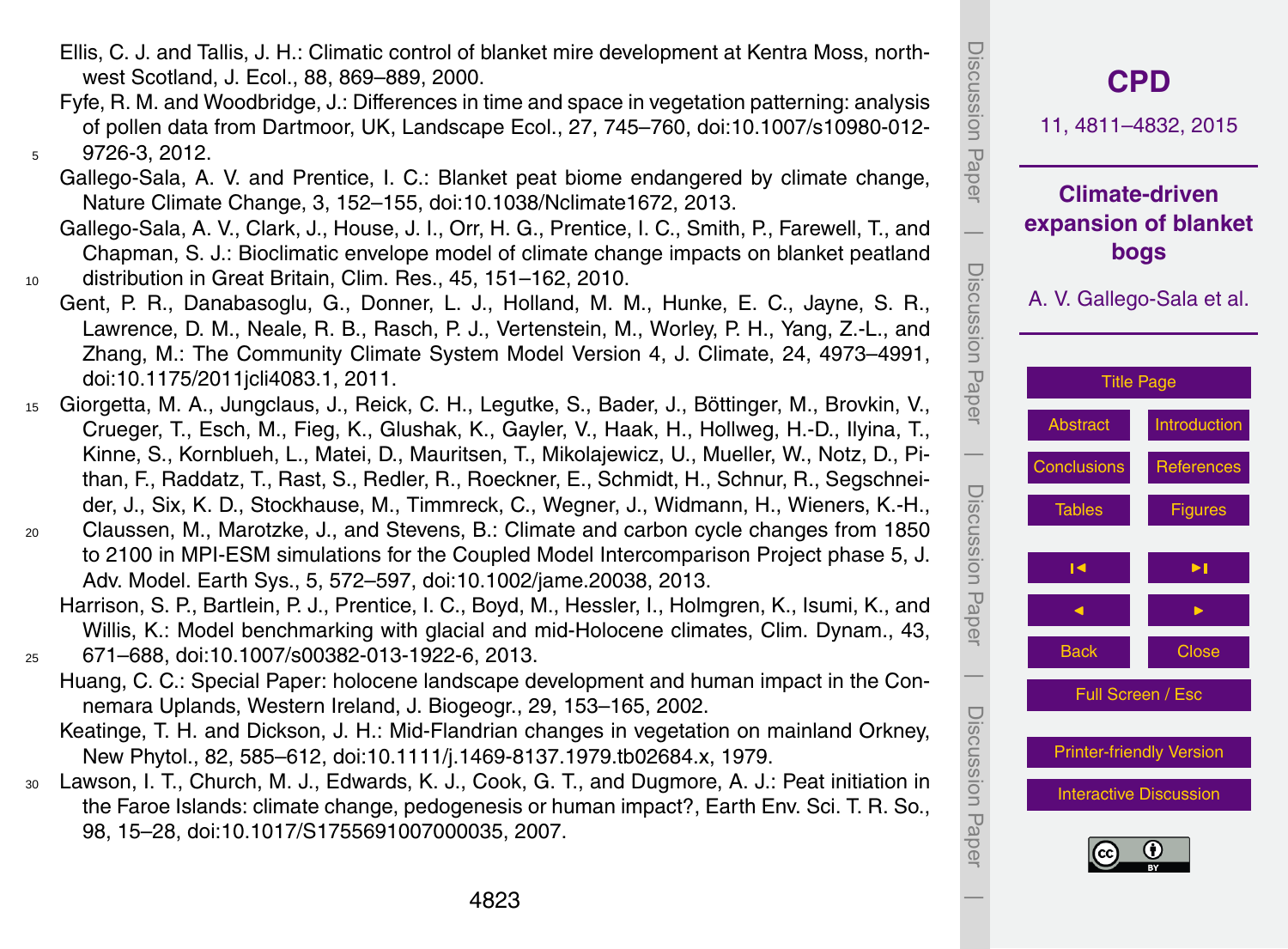- Merryfield, D. L. and Moore, P. D.: Prehistoric human activity and blanket peat initiation on Exmoor, Nature, 250, 439–441, 1974.
- Mitchell, F. J. G. and Conboy, P.: Early blanket bog development in the Wicklow Mountains, The Irish Naturalists' Journal, 24, 229, 1993.
- <sup>5</sup> Moore, P. D.: The influence of prehistoric cultures upon the initiation and spread of blanket bog in upland Wales, Nature, 241, 350–353, 1973.

Moore, P. D.: Origin of blanket mires, Nature, 256, 267–269, 1975.

- Moore, P. D.: The origin of blanket mires, revisited, in: Climate Change and Human Impact on the Landscape, edited by: Chambers, F. M., Chapman and Hall, London, 217–224, 1993.
- <sup>10</sup> New, M., Lister, D., Hulme, M., and Makin, I.: A high-resolution data set of surface climate over global land areas, Clim. Res., 21, 1–25, 2000.
	- Parker, A. G., Goudie, A. S., Anderson, D. E., Robinson, M. A., and Bonsall, C.: A review of the mid-Holocene elm decline in the British Isles, Prog. Phys. Geog., 26, 1–45, doi[:10.1191/0309133302pp323ra,](http://dx.doi.org/10.1191/0309133302pp323ra) 2002.
- <sup>15</sup> Robinson, D. E. and Dickson, J. H.: Vegetational history and land use: a radiocarbondated pollen diagram from Machrie Moor, Arran, Scotland, New Phytol., 109, 223–235, doi[:10.1111/j.1469-8137.1988.tb03711.x,](http://dx.doi.org/10.1111/j.1469-8137.1988.tb03711.x) 1988.
	- Rotstayn, L. D., Collier, M. A., Dix, M. R., Feng, Y., Gordon, H. B., O'Farrell, S. P., Smith, I. N., and Syktus, J.: Improved simulation of Australian climate and ENSO-related rainfall variability
- <sup>20</sup> in a global climate model with an interactive aerosol treatment, Int. J. Climatol., 30, 1067– 1088, doi[:10.1002/joc.1952,](http://dx.doi.org/10.1002/joc.1952) 2010.
	- Simmons, I. G. and Innes, J. B.: Late quaternary vegetational history of the North York Moors. VIII. Correlation of Flandrian II litho- and pollen stratigraphy at North Gill, Glaisdale Moor, J. Biogeogr., 15, 249–272, doi[:10.2307/2845413,](http://dx.doi.org/10.2307/2845413) 1988.
- <sup>25</sup> Smith, A. G.: The influence of mesolithic and neolithic man on British vegetation: a discussion, in: Studies in the Vegetational History of the British Isles, edited by: Walker, D. and West, R. G., Cambridge University Press, London, UK, 81–96, 1970.
- Smith, A. G. and Cloutman, E. W.: Reconstruction of Holocene vegetation history in three dimensions at Waun-Fignen-Felen, an upland site in South Wales, Philos. T. R. Soc. B, 322, <sup>30</sup> 159–219, doi[:10.1098/rstb.1988.0124,](http://dx.doi.org/10.1098/rstb.1988.0124) 1988.
	- Smith, A. G. and Green, C. A.: Topogenous peat development and late-Flandrian vegetation history at a site in upland South Wales, Holocene, 5, 172–183, doi[:10.1177/095968369500500205,](http://dx.doi.org/10.1177/095968369500500205) 1995.

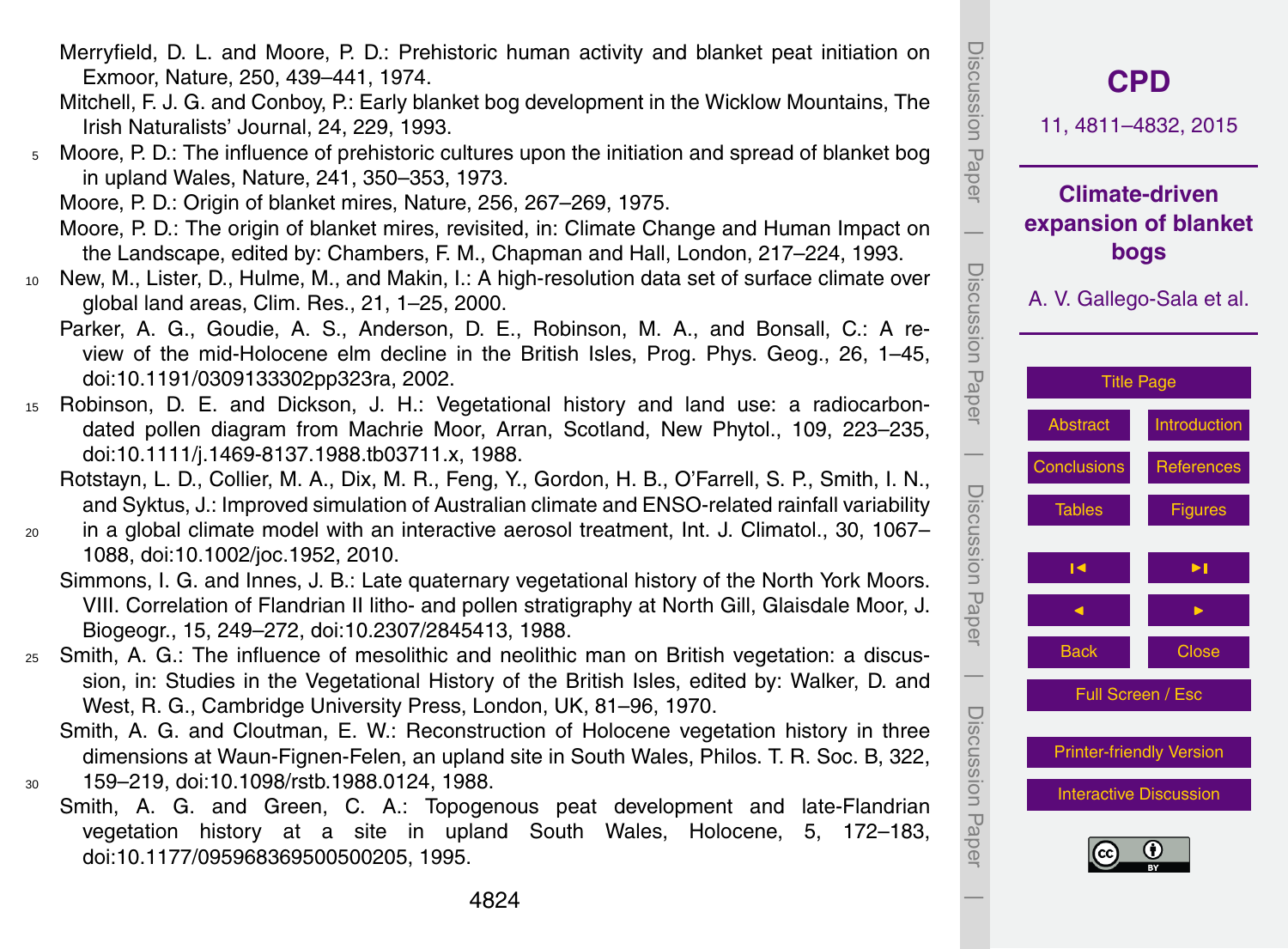Tallis, J. H.: Forest and moorland in the South Pennine uplands in the Mid-Flandrian Period. 3. The spread of moorland local regional and national, J. Ecol., 79, 401–415, doi[:10.2307/2260722,](http://dx.doi.org/10.2307/2260722) 1991.

Taylor, K. E., Stouffer, R. J., and Meehl, G. A.: An overview of CMIP5 and the experiment <sup>5</sup> design, B. Am. Meteorol. Soc., 93, 485–498, doi[:10.1175/bams-d-11-00094.1,](http://dx.doi.org/10.1175/bams-d-11-00094.1) 2011.

- Tipping, R.: The form and fate of Scotland's woodlands, Proceedings of the Society of Antiquaries of Scotland, 124, 1–54, 1994.
- Tipping, R.: Blanket peat in the Scottish Highlands: timing, cause, spread and the myth of environmental determinism, Biodivers. Conserv., 17, 2097–2113, doi[:10.1007/s10531-007-](http://dx.doi.org/10.1007/s10531-007-9220-4) <sup>10</sup> [9220-4,](http://dx.doi.org/10.1007/s10531-007-9220-4) 2008.
	- United Nations Environment Programme: World Atlas of Desertification, Edward Arnold, London, 1992.
	- Voldoire, A., Sanchez-Gomez, E., Salas y Mélia, D., Decharme, B., Cassou, C., Sénési, S., Valcke, S., Beau, I., Alias, A., Chevallier, M., Déqué, M., Deshayes, J., Douville, H., Fernan-
- <sup>15</sup> dez, E., Madec, G., Maisonnave, E., Moine, M. P., Planton, S., Saint-Martin, D., Szopa, S., Tyteca, S., Alkama, R., Belamari, S., Braun, A., Coquart, L., and Chauvin, F.: The CNRM-CM5.1 global climate model: description and basic evaluation, Clim. Dynam., 40, 2091–2121, doi[:10.1007/s00382-011-1259-y,](http://dx.doi.org/10.1007/s00382-011-1259-y) 2013.

Wang, H., Prentice, I. C., and Ni, J.: Primary production in forests and grasslands of China: con-

- <sup>20</sup> trasting environmental responses of light- and water-use efficiency models, Biogeosciences, 9, 4689–4705, doi[:10.5194/bg-9-4689-2012,](http://dx.doi.org/10.5194/bg-9-4689-2012) 2012.
- Watanabe, S., Hajima, T., Sudo, K., Nagashima, T., Takemura, T., Okajima, H., Nozawa, T., Kawase, H., Abe, M., Yokohata, T., Ise, T., Sato, H., Kato, E., Takata, K., Emori, S., and Kawamiya, M.: MIROC-ESM 2010: model description and basic results of CMIP5-20c3m <sup>25</sup> experiments, Geosci. Model Dev., 4, 845–872, doi[:10.5194/gmd-4-845-2011,](http://dx.doi.org/10.5194/gmd-4-845-2011) 2011.
- Wu, T., Li, W., Ji, J., Xin, X., Li, L., Wang, Z., Zhang, Y., Li, J., Zhang, F., Wei, M., Shi, X., Wu, F., Zhang, L., Chu, M., Jie, W., Liu, Y., Wang, F., Liu, X., Li, Q., Dong, M., Liang, X., Gao, Y., and Zhang, J.: Global carbon budgets simulated by the Beijing Climate Center Climate System Model for the last century, J. Geophys. Res.-Atmos., 118, 4326–4347, <sup>30</sup> doi[:10.1002/jgrd.50320,](http://dx.doi.org/10.1002/jgrd.50320) 2013.
	- Yukimoto, S., Yoshimura, H., Hosaka, M., Sakami, T., Tsujino, H., Hirabara, M., Tanaka, T. Y., Deushi, M., Obata, A., Nakano, H., Adachi, Y., Shindo, E., Yabu, S., Ose, T., and Kitoh, A.:

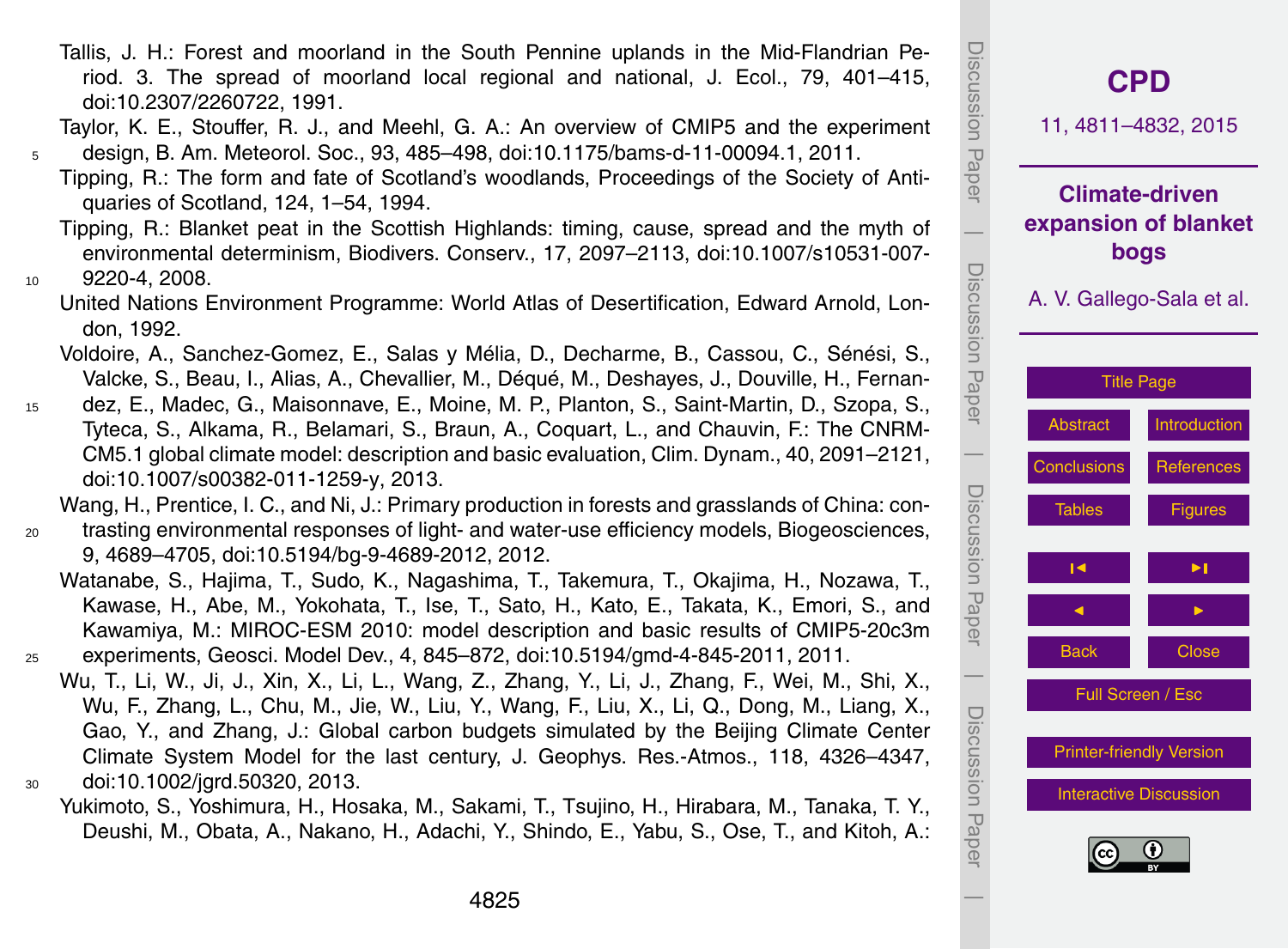Meteorological Research Institute Earth System Model Version 1 (MRI-ESM1): Model Description, Meteorological Research Institute, Japan, 88, 2011.

Zhang, L., Hickel, K., Dawes, W. R., Chiew, F. H. S., Western, A. W., and Briggs, P. R.: A rational function approach for estimating mean annual evapotranspiration, Water Resour. Res., 40, <sup>5</sup> W02502, doi[:10.1029/2003wr002710,](http://dx.doi.org/10.1029/2003wr002710) 2004.

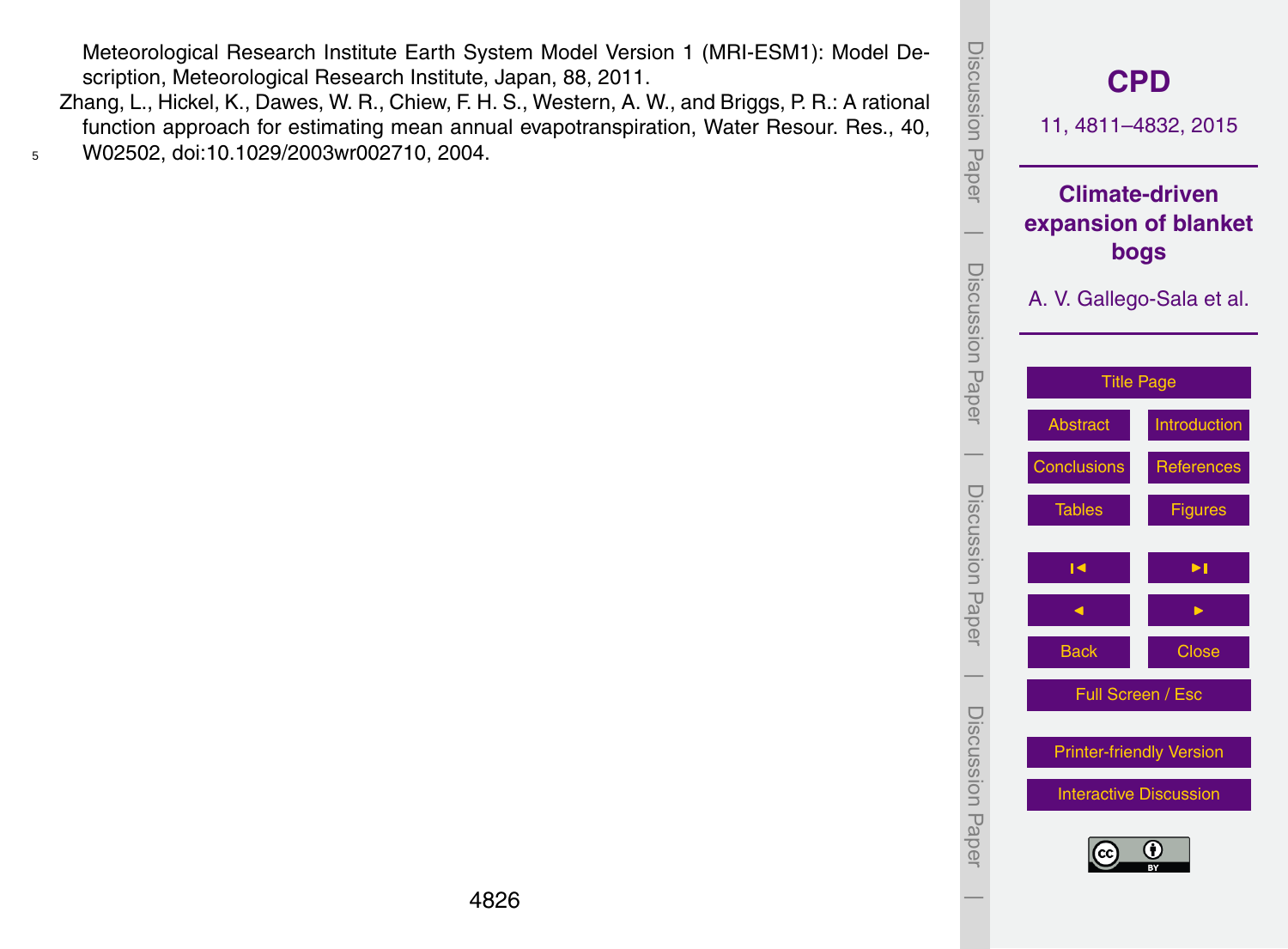| Model name    | Type       | Model components                                                                                            | Atmospheric<br>Resolution<br>(no of gridcells:<br>lat, lon) | Reference               |
|---------------|------------|-------------------------------------------------------------------------------------------------------------|-------------------------------------------------------------|-------------------------|
| CCSM4         | <b>OA</b>  | CAM4/POP2/CLM4/CICE4/CPL7                                                                                   | 192, 288                                                    | Gent et al. (2011)      |
| CNRM-CM5      | <b>OA</b>  | ARPEGE-Climat V5.2.1.<br>TL127L31/NEMO3.3.v10.6.6P/ORCA1degL42)/<br>GELATOV5.30/TRIPv1/SURFEXv5.1.c/OASIS 3 | 128, 256                                                    | Voldoire et al. (2013)  |
| CSIRO-Mk3-6-0 | OA.        | AGCMv7.3.5/GFDL MOM 2.2                                                                                     | 96, 192                                                     | Rotstayn et al. (2010)  |
| MPI-FSM-P     | <b>OA</b>  | FCHAM6/MPIOM                                                                                                | 96, 192                                                     | Giorgetta et al. (2013) |
| MRI-CGCM3     | <b>OA</b>  | GSMUV/MRI.COM3/HALv0.31                                                                                     | 160, 320                                                    | Yukimoto et al. (2011)  |
| BCC-CSM1-1    | <b>OAC</b> | BCC AVIM1.0/MOM4/SIS                                                                                        | 64, 128                                                     | Wu et al. (2013)        |
| IPSL-CM5A-LR  | <b>OAC</b> | LMDZ4 v5/ORCA2(NEMOV2 3)/LIM2(NEMOV2 3)/                                                                    | 96, 96                                                      | Dufresne et al. (2013)  |
|               |            | PISCES/ORCHIDEEE                                                                                            |                                                             |                         |
| MIROC-ESM     | <b>OAC</b> | MIROC-AGCM (2010)/COCO3.4/SPRINTARS<br>5.00/NPZD/SEIB-DGVM                                                  | 64.128                                                      | Watanabe et al. (2011)  |
| HadGEM2-CC    | <b>OAC</b> | HadGAM2/HadGOM2/TRIFFID/diat-HadOCC                                                                         | 145, 192                                                    | Collins et al. (2011)   |
| HadGEM2-ES    | <b>OAC</b> | HadGAM2/HadGOM2/MOSES2/TRIFFID/UKCA/diat-<br>HadOCC                                                         | 145, 192                                                    | Collins et al. (2011)   |

#### <span id="page-16-0"></span>**Table 1.** Summary information on the climate models used in this analysis.



Discussion Paper

Discussion Paper

 $\overline{\phantom{a}}$ 

Discussion Paper

Discussion Paper

 $\overline{\phantom{a}}$ 

Discussion Paper

Discussion Paper

 $\overline{\phantom{a}}$ 

Discussion Paper

Discussion Paper

 $\overline{\phantom{a}}$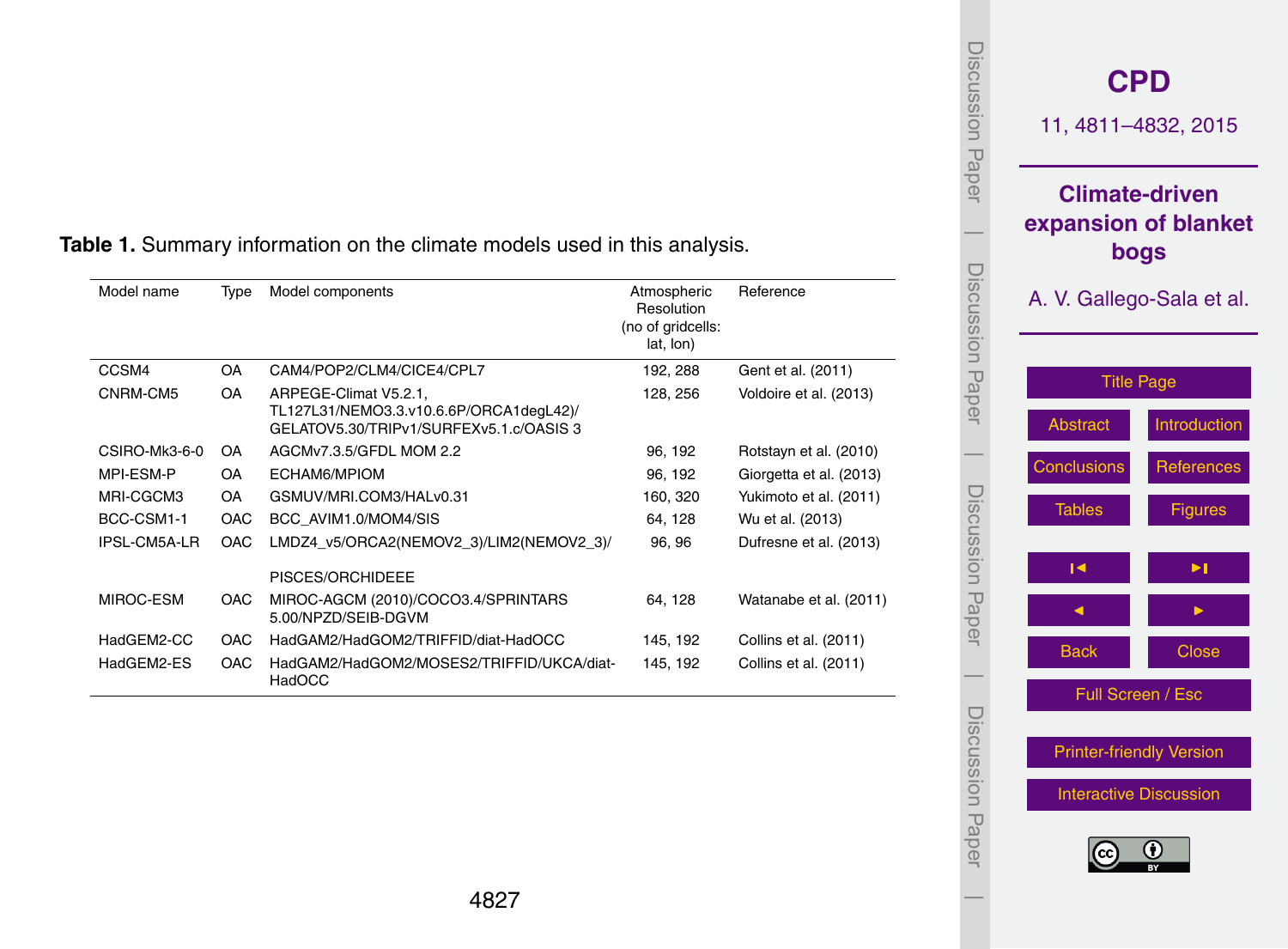| Table 2. Region by region break down of percentage of (a) cores with basal dates younger          |
|---------------------------------------------------------------------------------------------------|
| than 6 ka (b) sites with basal dates exclusively younger than 6 ka (c) % gridcells that PeatStash |
| predicts to have initiated after 6ka when run with the pollen-based climate reconstructions.      |

| Region     | % cores with<br>basal date < 6 ka | % sites with basal<br>date exclusively $< 6$ ka | % gridcells with<br>basal date $< 6$ ka |
|------------|-----------------------------------|-------------------------------------------------|-----------------------------------------|
| N Scotland | 54                                | 35                                              | 24                                      |
| C Scotland | 18                                | 20                                              | 31                                      |
| S Scotland | 17                                | 33                                              | 41                                      |
| N England  | 28                                | 32                                              | 38                                      |
| Wales      | 20                                | 48                                              | 64                                      |
| N Ireland  | 93                                | 93                                              | 42                                      |
| SW England | 73                                | 38                                              | 95                                      |
| All        | 44                                | 43                                              | 48                                      |

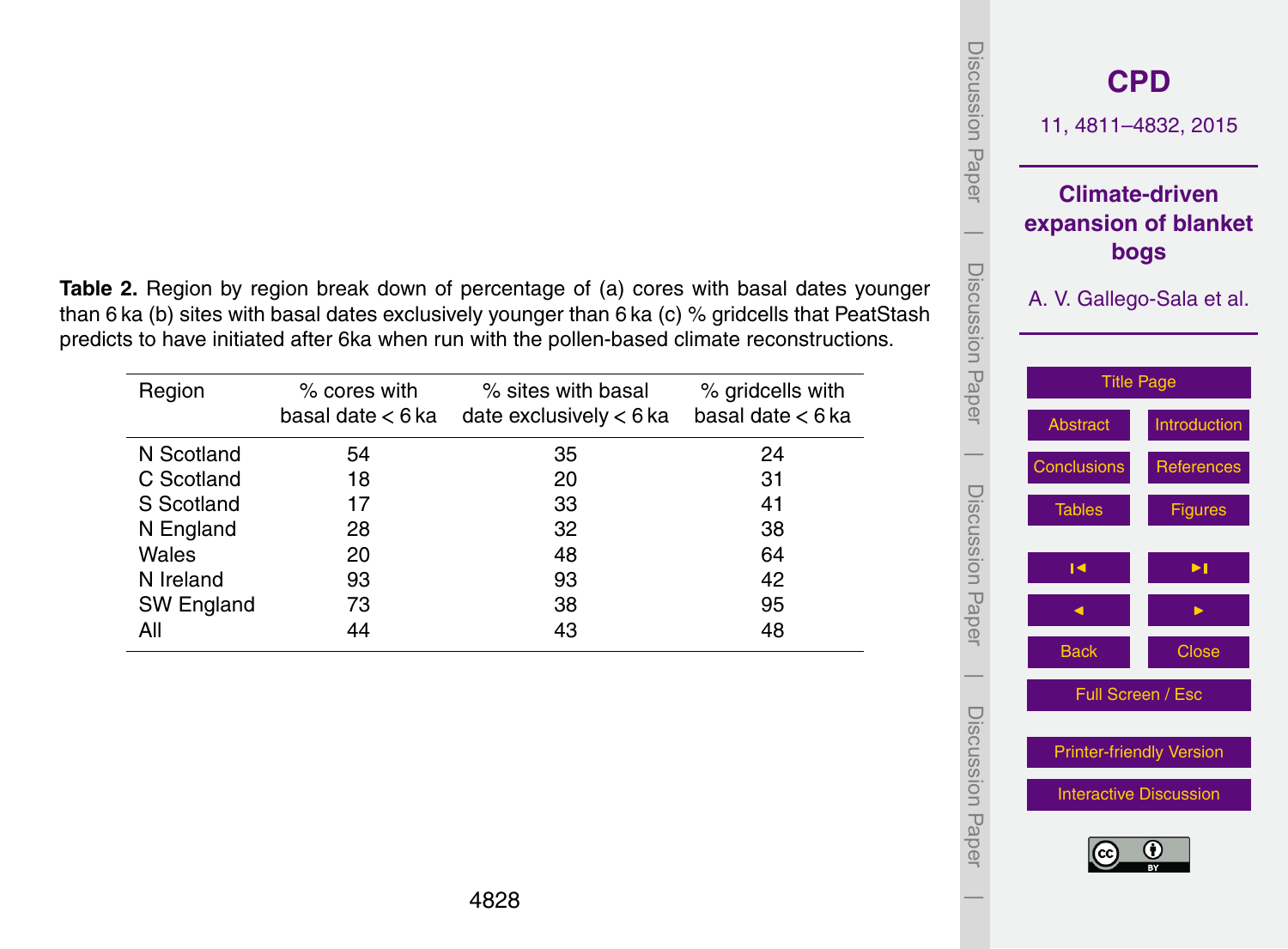<span id="page-18-0"></span>

**Figure 1.** The area of blanket peat predicted by the bioclimatic envelope model (BCEM) Peat-Stash using a baseline climate period (UKCIP02: 1961–1990) overlain on the mapped 5 km gridded data of observed blanket peat presence (Ordnance Survey/EDINA, 2009).

4829

[Printer-friendly Version](http://www.clim-past-discuss.net/11/4811/2015/cpd-11-4811-2015-print.pdf)

[Interactive Discussion](http://www.clim-past-discuss.net/11/4811/2015/cpd-11-4811-2015-discussion.html)

 $\overline{\phantom{a}}$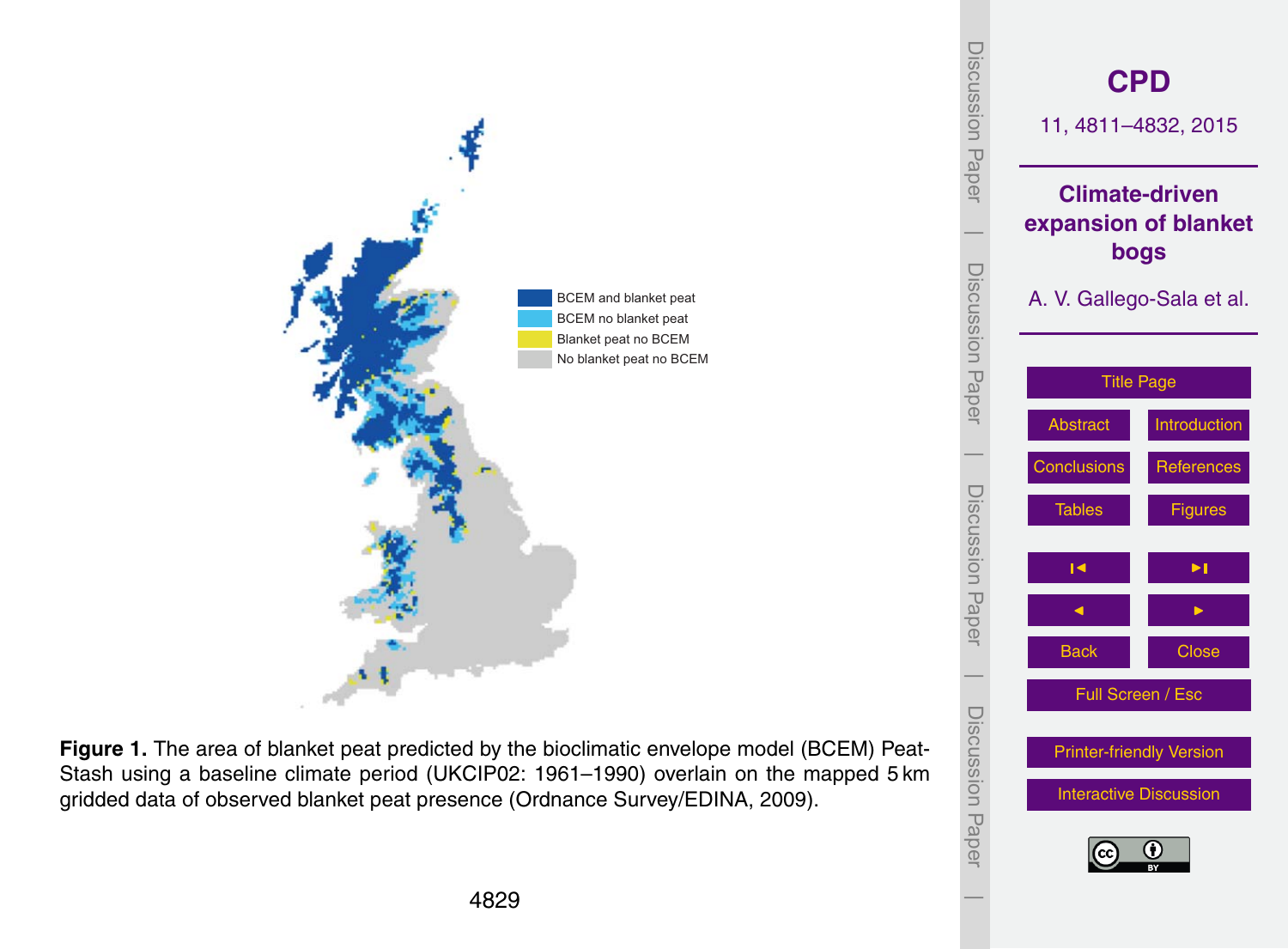

**Figure 2.** PeatStash simulations of blanket peat extent at 6 ka using **(a)** simulated palaeoclimate and **(b)** pollen-based reconstructions of palaeoclimate.

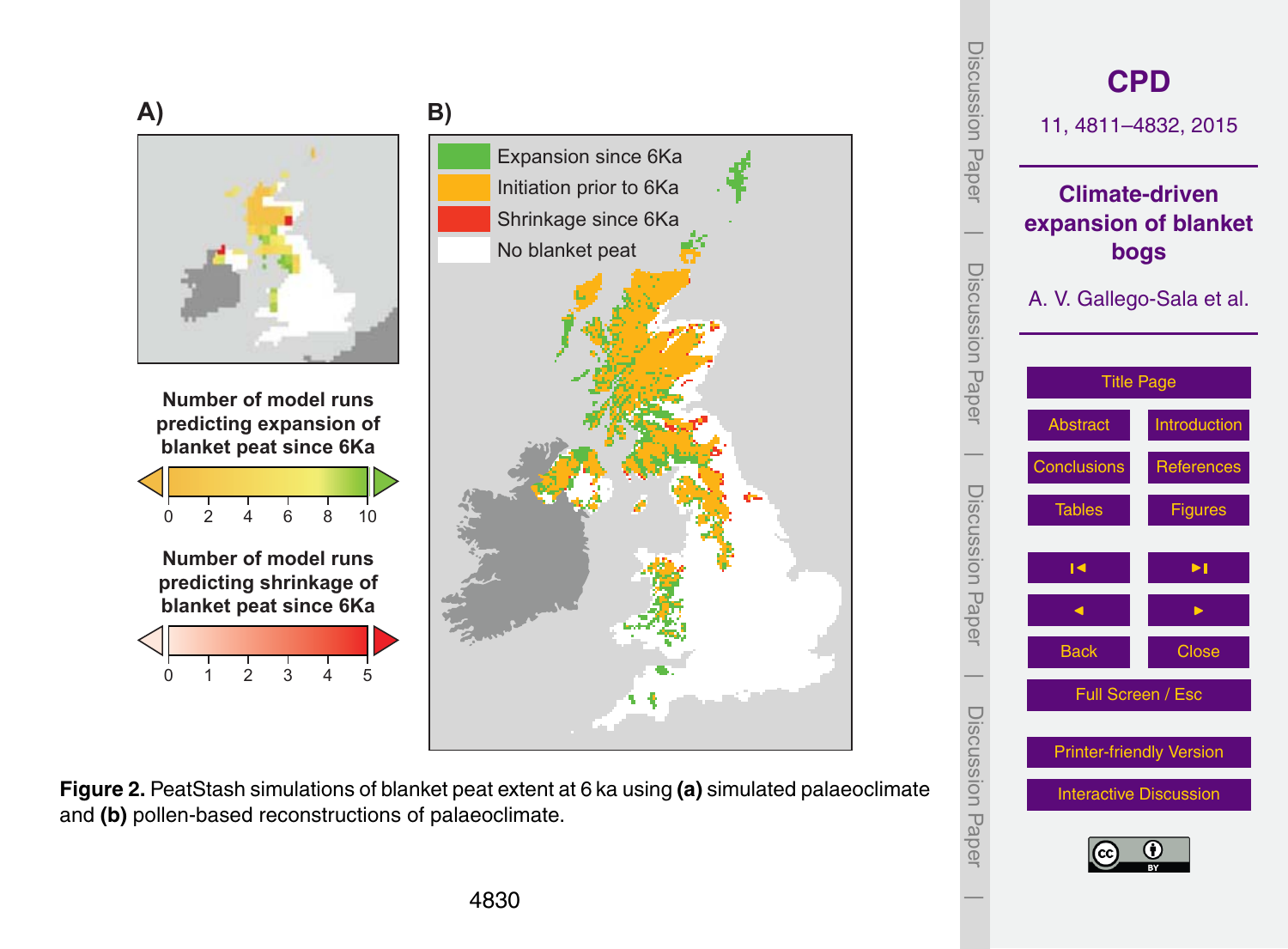

Back Close Full Screen / Esc

 $\overline{\phantom{a}}$ 

Discussion Paper

Discussion Paper

 $\overline{\phantom{a}}$ 

[Printer-friendly Version](http://www.clim-past-discuss.net/11/4811/2015/cpd-11-4811-2015-print.pdf)

[Interactive Discussion](http://www.clim-past-discuss.net/11/4811/2015/cpd-11-4811-2015-discussion.html)

**Figure 3.** Average climate anomalies at 6 ka from pollen-based reconstruction: **(a)** moisture index, **(b)** mean annual temperature (MAT), and **(c)** temperature of the warmest month (MTWA).